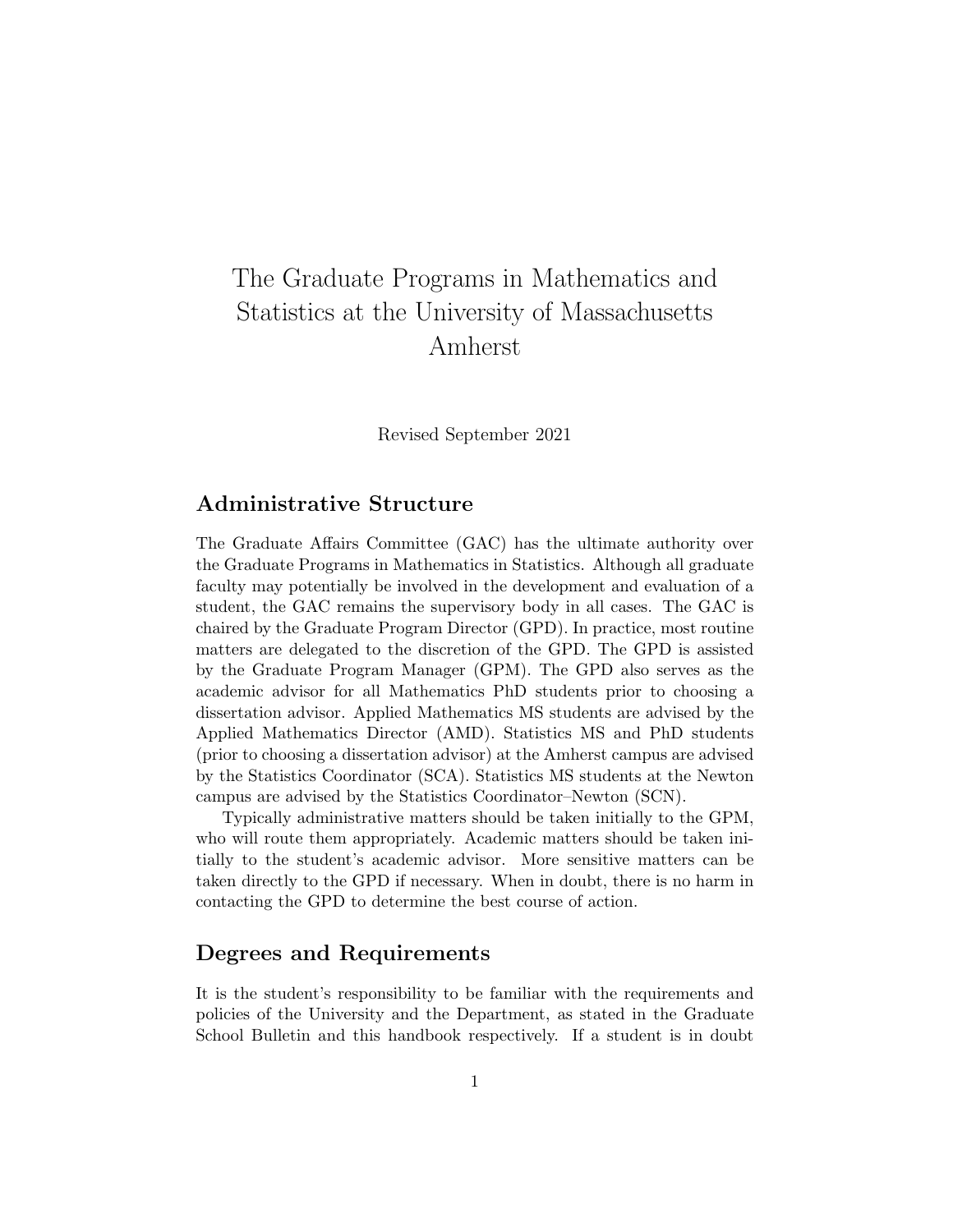about the application of these policies to their own case, the matter should be brought to the attention of the student's academic advisor.

The student should be aware of the general structure of the program as explained below, including the required coursework and the system of qualifying examinations. It is the student's responsibility to initiate each step in their degree program. Students must also be aware of the statute of limitations, as explained below and in the Graduate School Bulletin.

#### Degree Options

The Department of Mathematics and Statistics offers PhD programs in Mathematics and Statistics and MS programs in Applied Mathematics and Statistics. It also grants an MS degree in Mathematics but this is usually only awarded as a step towards the PhD degree. Note that neither of the MS programs are primarily meant as preparation for a PhD program; a student who wishes to do a PhD after an MS in Applied Mathematics or Statistics must apply and be accepted to the PhD program like any other student. There is no formal distinction between pure and applied mathematics within the Mathematics PhD program.

A student who wishes to transfer from one degree option to another should notify the GPD as early as possible. Such a transfer requires the approval of the Graduate Admissions Committee, just as in the case of a new applicant, and will usually involve adjustments in the amount and/or duration of financial support as well as, in some cases, a formal application to the new program.

#### Degree Requirements

Formal degree requirements are given below. Coursework requirements may be waived by the GPD if in their judgment the student has taken acceptable equivalents elsewhere. In some cases, strong performance on one of the written exams might be accepted as a substitute for taking a course. In other cases it may be possible to substitute an alternative course for a required course. To request a waiver of a course requirement, students should contact the GPD directly, explaining the course to be waived, the alternative course to be taken, if any, and the justification for the request. The GPD will return a decision granting or denying the waiver, and a copy will be placed in the student's file.

Note that while three credit independent study courses may be used to satisfy the minimum hours of coursework below, one credit seminars may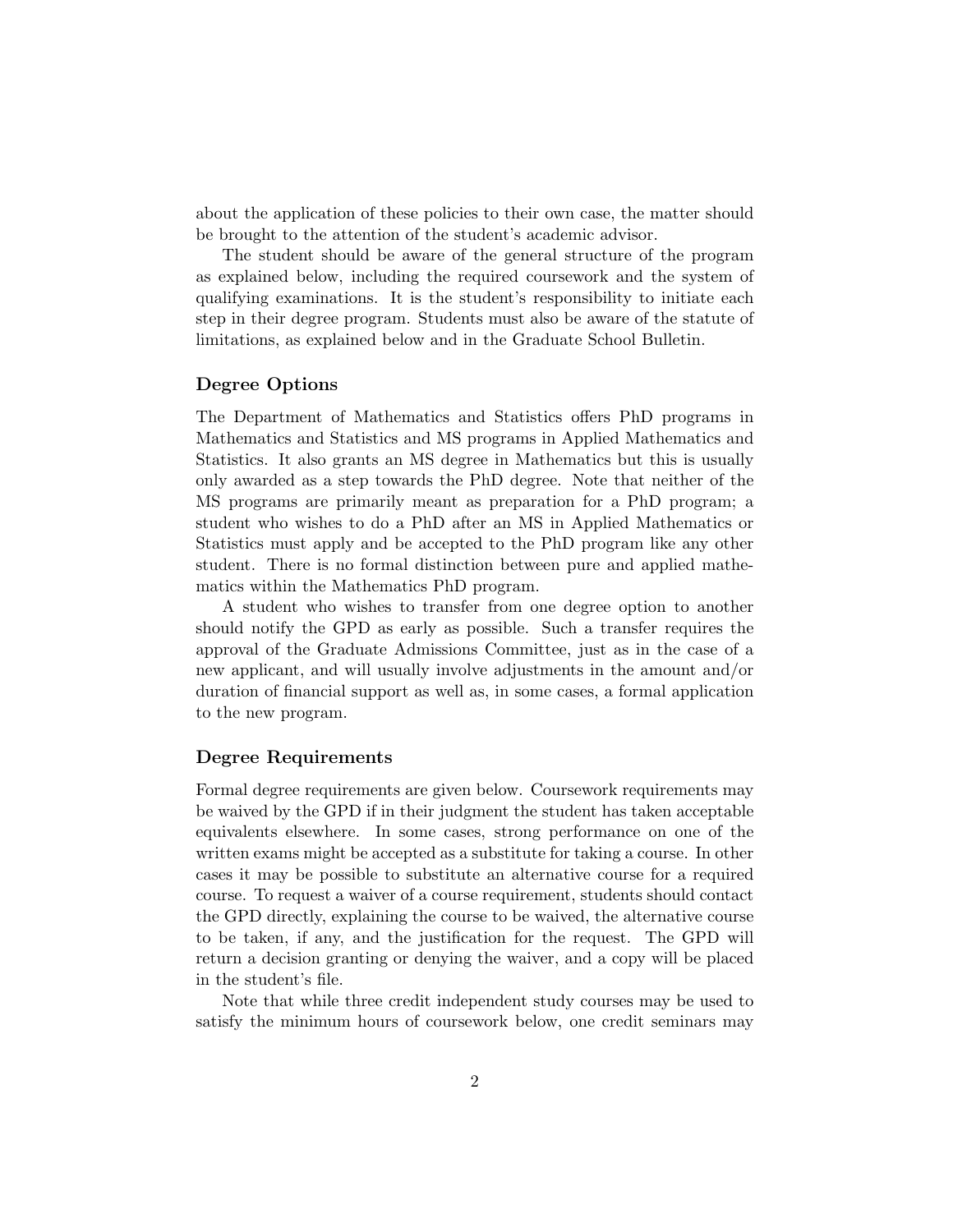not be used for this purpose.

Students are reminded that in addition to Department requirements they must complete all degree requirements established by the Graduate School. Consult the Graduate School Handbook, available on the web page of the Graduate School. Degree application forms for an MS or PhD can be found on the Graduate School website as well. The student must fill out the form and return it to the GPM for verification and signatures of the GPD and the Department Head. The GPM will then submit the form and a cover letter to the Office of Degree Requirements.

#### MS Requirements

Please note that the MS in Mathematics is usually only obtained by students within the Mathematics PhD program; there is no separate program awarding it.

#### MS in Mathematics

- 1. The student must complete 30 hours of coursework with grades of C or better, including at least 24 hours with grades of B or better. In addition, the student must have at least an overall B average.
- 2. Any course outside the Department or numbered less than 600 must have the GPD's approval to be counted toward the 30 hours. No more than four courses below the 600 level may be counted, and no more than 3 hours per course may be counted toward the 30 hours.
- 3. The required 30 hours must include 21 hours of Mathematics and Statistics courses (at least 18 hours numbered above 600), normally including at least four of the courses: Math 605, 611, 621, 623, 645, 651, 671, Stat 607.

#### MS in Applied Mathematics

- 1. The student must complete 30 hours of coursework with grades of C or better, including at least 24 hours with grades of B or better. In addition, the student must have at least an overall B average. (Note: Pass or fail courses cannot be used to satisfy this requirement.)
- 2. Any course outside the Department or numbered less than 600 must have the AMD's approval to be counted toward the 30 hours. No more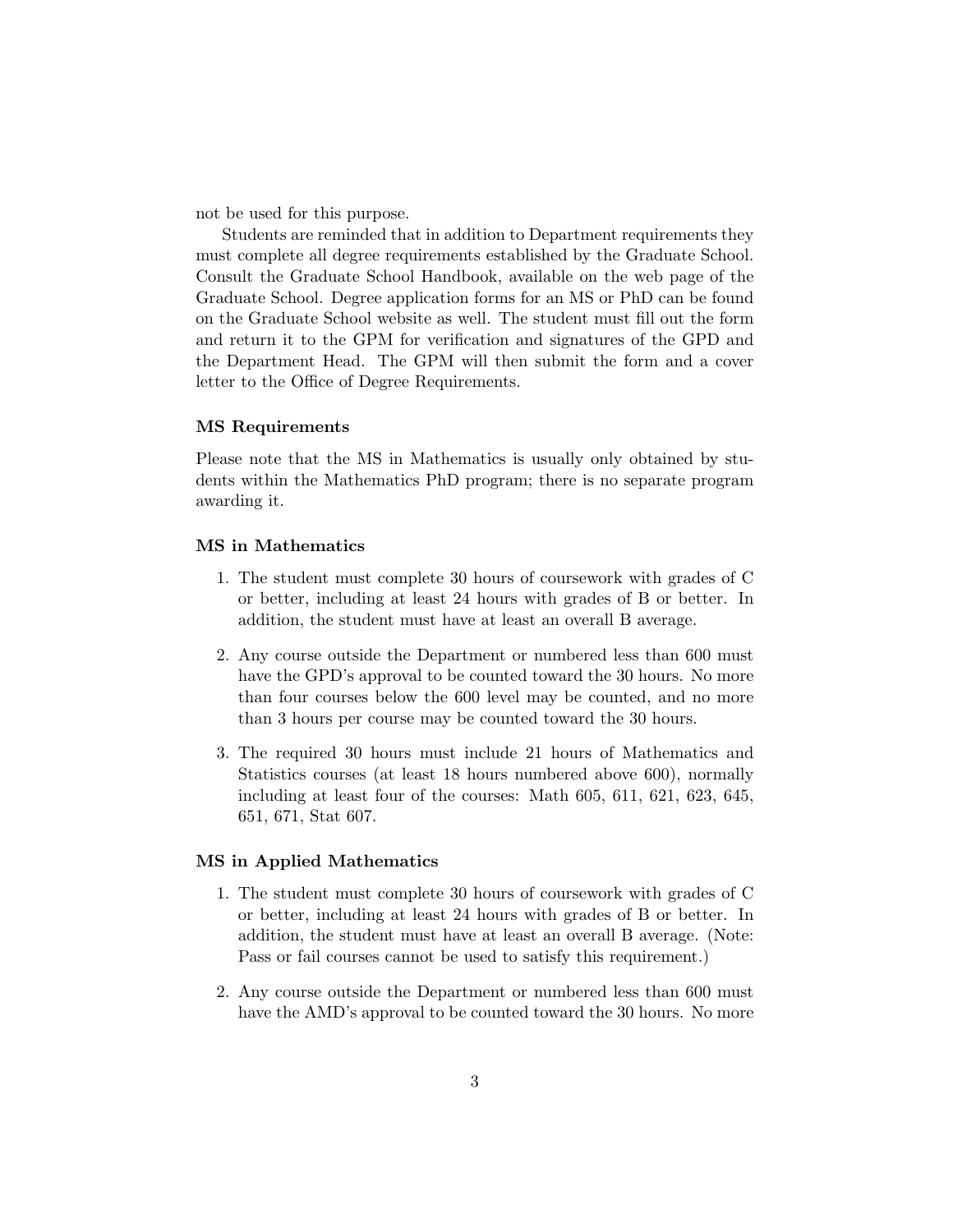than four courses below the 600 level may be counted, and no more than 3 hours per course may be counted toward the 30 hours.

- 3. The required 30 hours must include at least 18 hours of Mathematics and Statistics courses, and must include:
	- (a) Math 532 (or 532H): Nonlinear Dynamics;
	- (b) Math 534 (or 534H): Introduction to Partial Differential Equations;
	- (c) Math 651: Numerical Analysis I;
	- (d) Stat 607: Mathematical Statistics I.

Each of the four courses can be replaced by an elective course if a student has taken an equivalent course before entering the program and with the approval of the AMD.

4. The student must complete a project in Applied Mathematics under the guidance of a faculty member. This project must have prior approval of the AMD and normally involves 3 credit hours (the credits earned may be used to satisfy the 18 hour requirement in (3)). The project might involve reading some research papers, analyzing some real data, and doing some computer programming.

#### MS in Mathematics (Statistics Option)

- 1. The student must complete 30 hours of coursework, with grades of C or better, including at least 24 hours with grades of B or better. In addition, the student must have at least an overall B average.
- 2. Any course outside the Department or numbered less than 600 must have the approval of the student's Statistics Coordinator to be counted toward the 30 hours. No more than 3 hours per course may be counted toward the 30 hours.
- 3. The required 30 hours must include:
	- (a) Stat 625 (Regression Analysis);
	- (b) Stat 607–608 (Mathematical Statistics I, II);
	- (c) Stat 535 (Statistical Computing);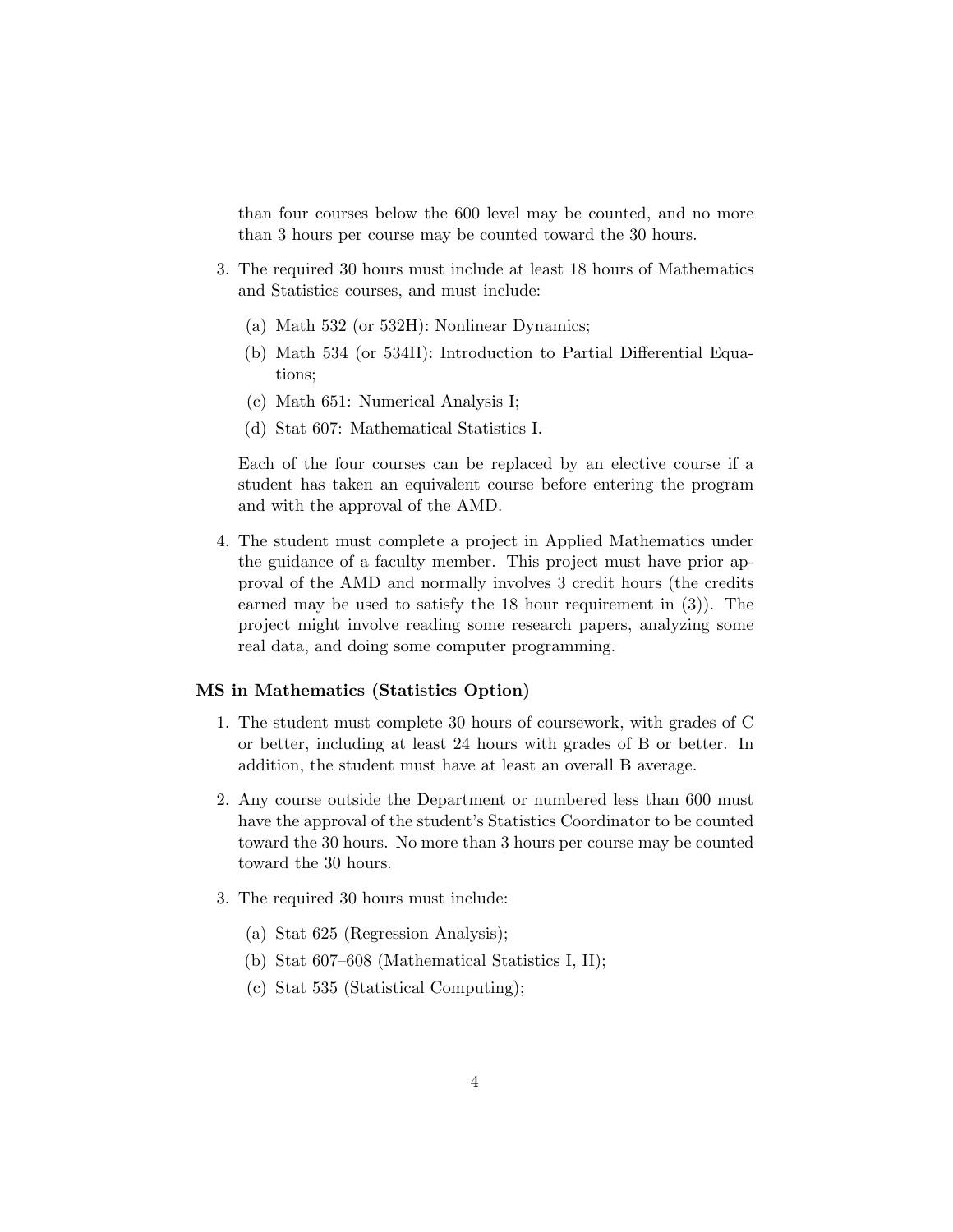(d) At least five other courses which are either Statistics courses numbered 526 or above, from within the department, or some courses outside the department numbered 500 and above subject to prior approval by the student's Statistics Coordinator.

Students are expected to have a background in advanced calculus and in linear algebra. Students with weak background in these areas will be required to take appropriate courses at an early stage of their graduate study here.

- 4. The student must complete a project in statistics under the guidance of a faculty member. This project must have prior approval of the student's Statistics Coordinator and involves 3 credit hours which may be used to satisfy the 30 hour coursework requirement. The project can take many forms; an expository report on a particular area, an examination of methods through simulations or a detailed statistical analysis of real data. A final report is required. This requirement is typically satisfied by the successful completion of the project seminar course Stat 691P.
- 5. The student must pass two of the three Basic exams in Applied Statistics, Probability and Statistics.

#### PhD Requirements

#### PhD in Mathematics

- 1. The student must complete successfully 36 hours of coursework, including:
	- (a) At least three full year sequences (Math 605–606, 611–612, 623– 624, 645–646, 671–672, Stat 607–608);
	- (b) Math 621;
	- (c) At least one of Math 611, Math 623, Math 671;
	- (d) At least one of Math 645, Math 646, Math 651;
	- (e) At least one of Math 605, Math 606, Stat 607.
- 2. The student must pass the Advanced Calculus/Linear Algebra exam.
- 3. The student must pass two written exams chosen among Algebra, Analysis, Applied Mathematics, Stochastics and Topology.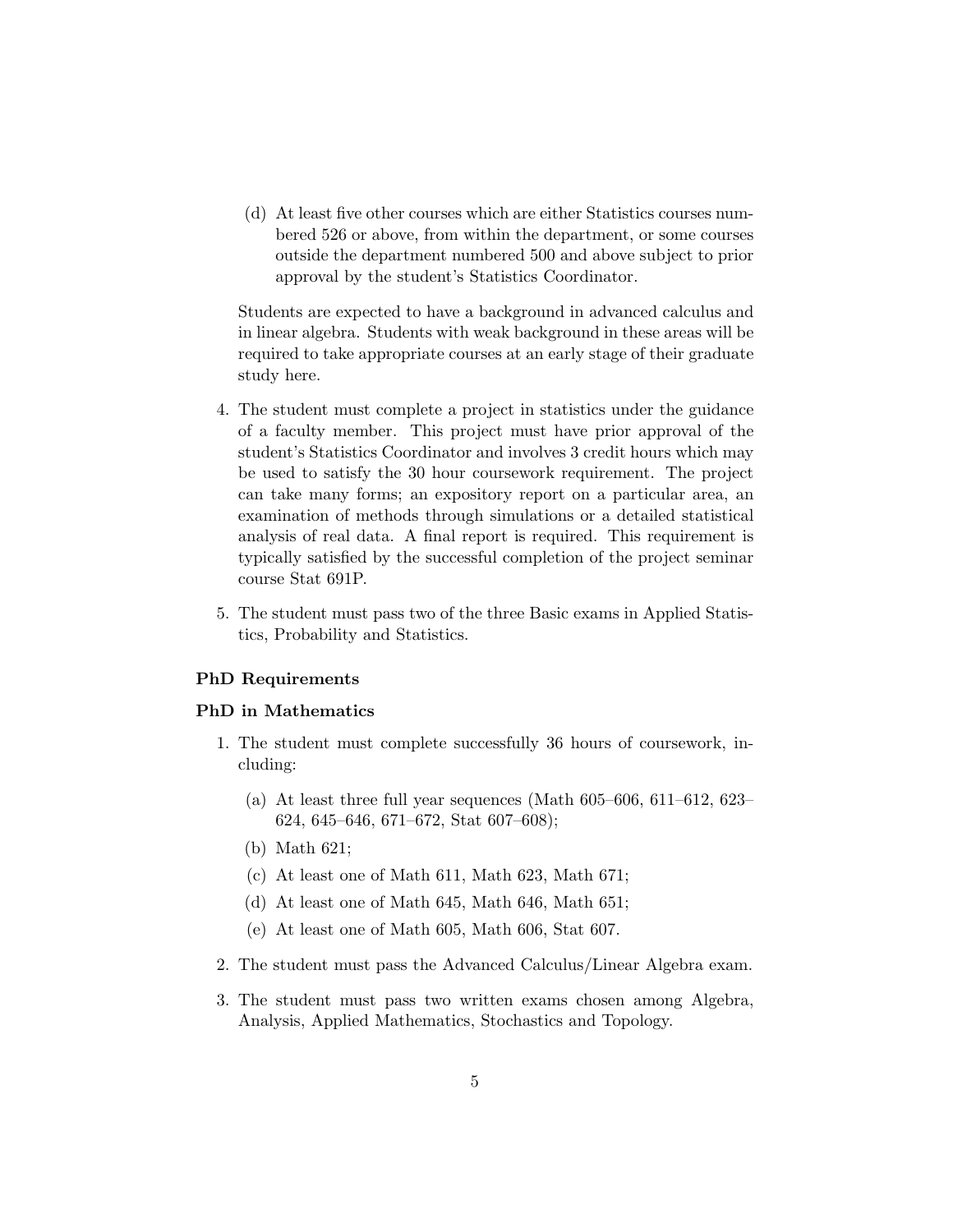- 4. The student must form an oral exam committee and pass the oral exam as described below.
- 5. The student must write a satisfactory dissertation and pass a final oral examination (primarily a defense of the dissertation), and must satisfy all other requirements of their dissertation committee. The student is required to register for a minimum of 18 dissertation credits.

#### PhD in Mathematics (Statistics Option)

- 1. The student must complete successfully 36 hours of coursework, including Math 523 (or Math 623, or Math 605), Stat 535, Stat 607, Stat 608, Stat 625, Stat 705, and Stat 725.
- 2. The student must also complete five elective courses, including two 600 level statistics courses, and 3 courses of the student's choice, which require prior approval by the statistics coordinator.
- 3. The student must pass three Basic Exams at the PhD level in Applied Statistics, Probability and Statistics. (These cover the material from Stat 535 and Stat 625, Stat 607 and Stat 608 respectively.)
- 4. The student must pass the advanced statistics exam and the oral literature-based exam. These exams are described below.
- 5. The student must write a satisfactory dissertation and pass a final oral examination (primarily a defense of the dissertation), and must satisfy all other requirements of their dissertation committee. The student is required to register for a minimum of 18 dissertation credits.

#### Dissertation Committee, Prospectus, Dissertation Credits

This section applies to all PhD students.

Upon completion of all course and exam requirements for their program, the graduate student should select a dissertation advisor from the faculty in the Department as soon as practical. Most often the advisor will have been the chair of the oral exam committee, but this is not required. Upon selecting a dissertation advisor and confirming this choice with the advisor, the student should notify the GPM, who will in turn send a confirmation notice to the student, advisor, GPD and Director of Administration and Staff.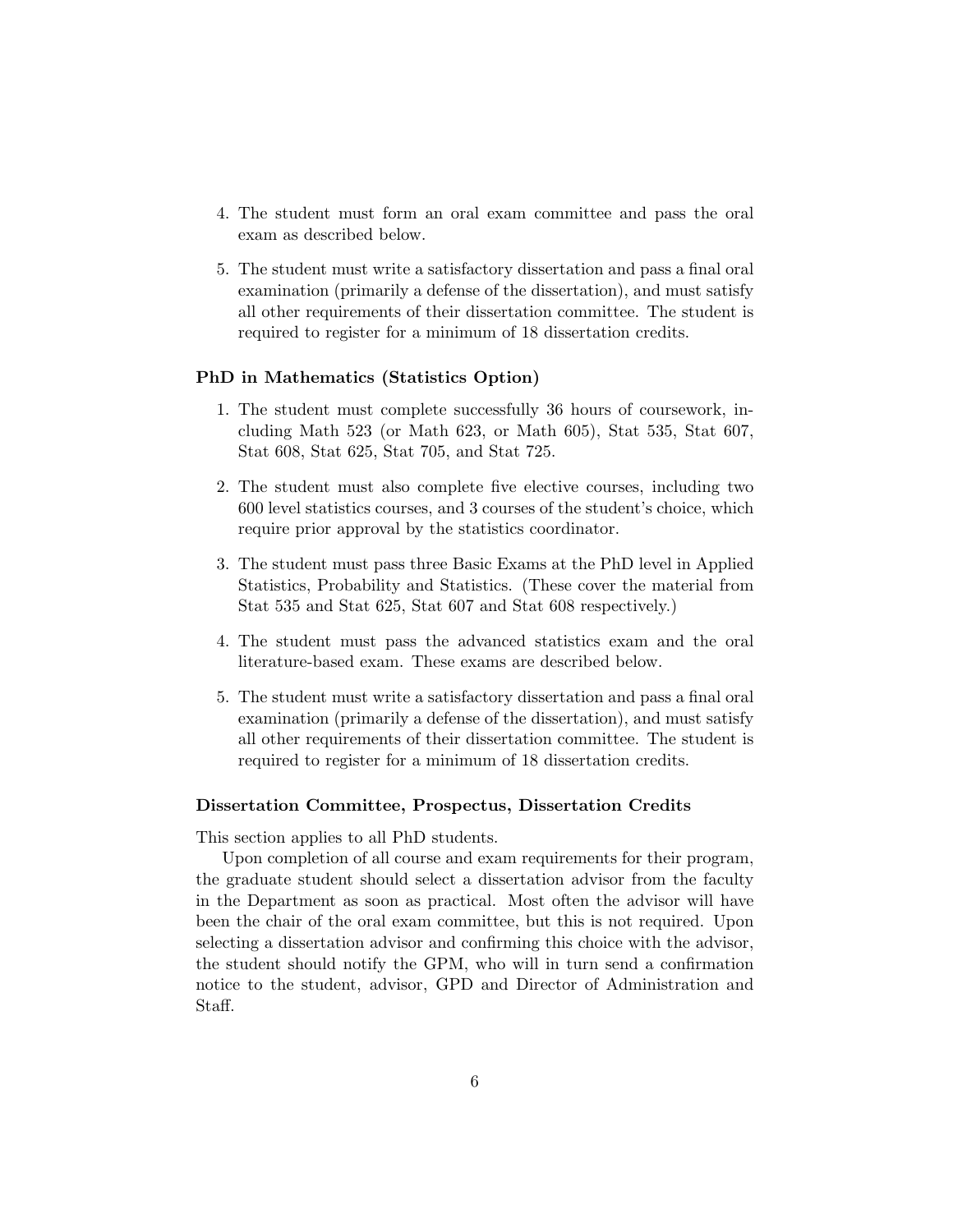The PhD candidate must form a Dissertation Committee, consisting of a dissertation advisor together with three other graduate faculty members (one of whom must be from another department on campus). The Department requires that the chair of the dissertation committee be graduate faculty in the Department of Mathematics and Statistics. Students are encouraged to form their dissertation committee as soon as possible after selecting their dissertation advisor.

The committee should advise the student about any expected need (in dissertation research or later) for reading material in a foreign language such as French or German.

A written prospectus of the proposed dissertation research must be drawn up with the advisor's input and signed by all committee members. This prospectus must be submitted to the Graduate School and the dissertation defense must be scheduled at least one month before the actual date of the dissertation defense. A LATEX form for this purpose may be obtained from the GPM.

After passing all exams and choosing an advisor the student may enroll for dissertation credits: a minimum of 18 such credits are required for graduation.

#### Statute of Limitations

This is the maximum time allowed for completion of a degree. A PhD student has six calendar years from acceptance into the graduate program, and a MS student four calendar years, to earn the degree. In exceptional circumstances, these limits may be extended with the approval of the GPD and the Dean of the Graduate School. Please note that these time limits are completely independent of any funding decisions.

All PhD students must

- Choose an official dissertation advisor (and notify the GPM about the choice) within one year after the completion of all exam requirements, or the start of the sixth semester, whichever comes last.
- Form a dissertation committee and submit a dissertation proposal (prospectus) to the Graduate School within 18 months after the completion of all exam requirements, or the start of the seventh semester, whichever comes last.
- If a student fails to satisfy either one of these conditions, at the discretion of the GPD the student could be granted an extra semester to satisfy these requirements.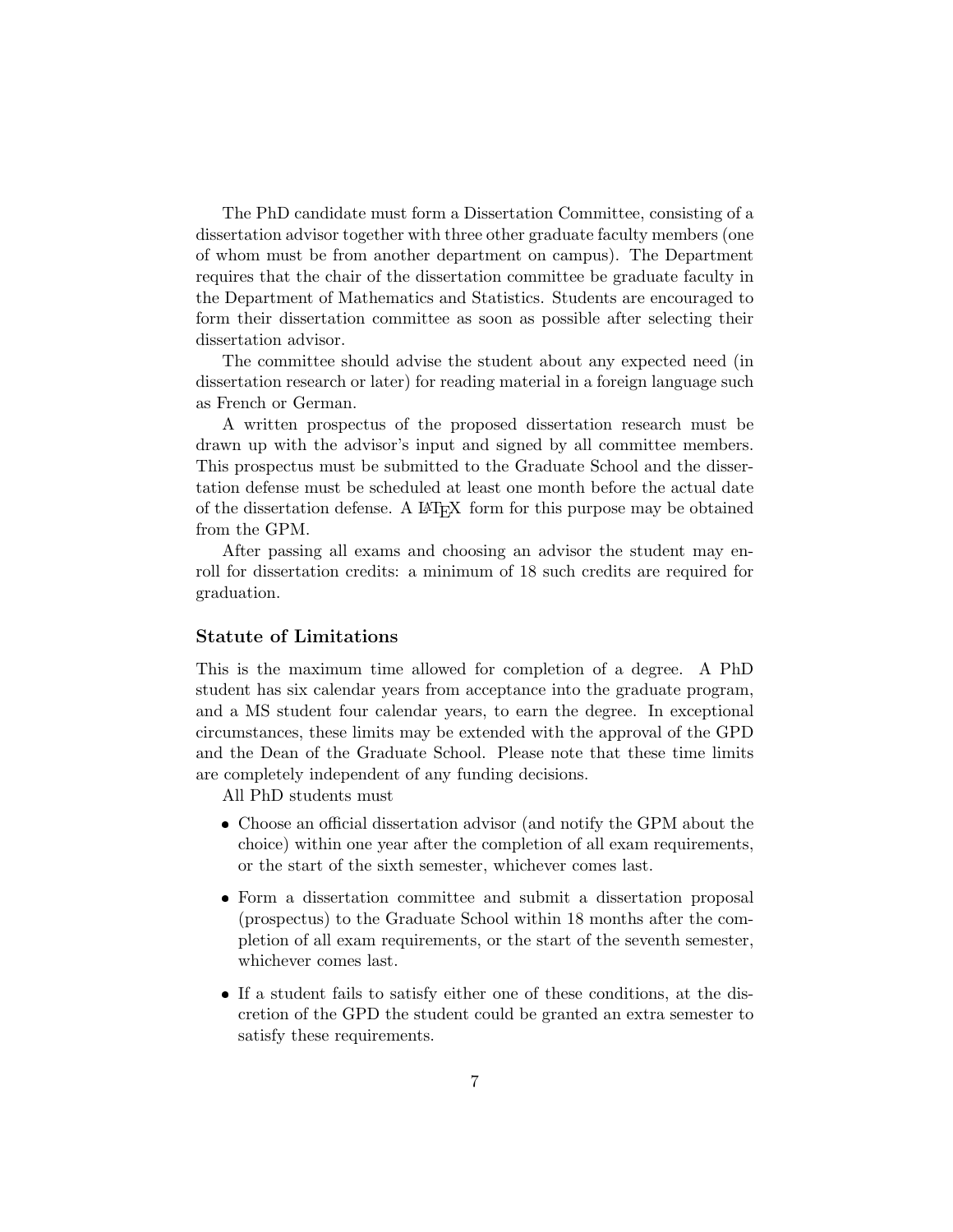If a student fails to satisfy these requirements within the prescribed time period, the GAC in conjunction with the Department Head will review the student's status and future financial support.

# Coursework

Normally, a MS student or a PhD student who has not yet passed all exams takes 3 courses (9 credits) per semester. Taking fewer courses can be justified only under special circumstances, and requires the prior approval of the student's academic advisor as well as the GPD. Occasionally a well-prepared student may elect to take four courses, but this should be attempted only after consulting with the academic advisor. Audited courses do not count towards the 9 credit limit.

PhD students who have passed all exams and declared a dissertation advisor may fill out their schedule by signing up for dissertation credits. In some circumstances students at this level opt instead to request overrides to full time status from the GPD. Although the department allows this in some cases, it takes no responsibility for any financial complications that may result.

Most graduate courses are numbered 600 and above: students are generally expected to take at least two courses at this level each semester in the Department. Students are encouraged to take courses in other departments, provided the level and content are appropriate: permission to do this must be obtained in advance from the GPD if the student intends to use such courses to fulfill any degree requirements.

There are a number of courses at the 500 level, which are open to both undergraduates and graduate students. Some—but not all—of these courses are normally permitted to be used as part of the graduate program (e.g., Math 523, 532, 534, 545, 563), following GAC guidelines. Such courses are typically at a lower level than the introductory graduate courses, and are useful primarily for students seeking a MS. (Please note that the degree requirements above limit the number of 500 level courses which can be used.) Statistics courses numbered 525 and below are never permitted to be used for requirements by our graduate students.

With some exceptions, 600-level courses are offered every year. Most are part of two semester sequences. There are several 700-level courses which are offered every year or every other year. In addition, every year the Department will offer some topics courses which may not recur in the near future. (Please note that some of the course numbers below have not yet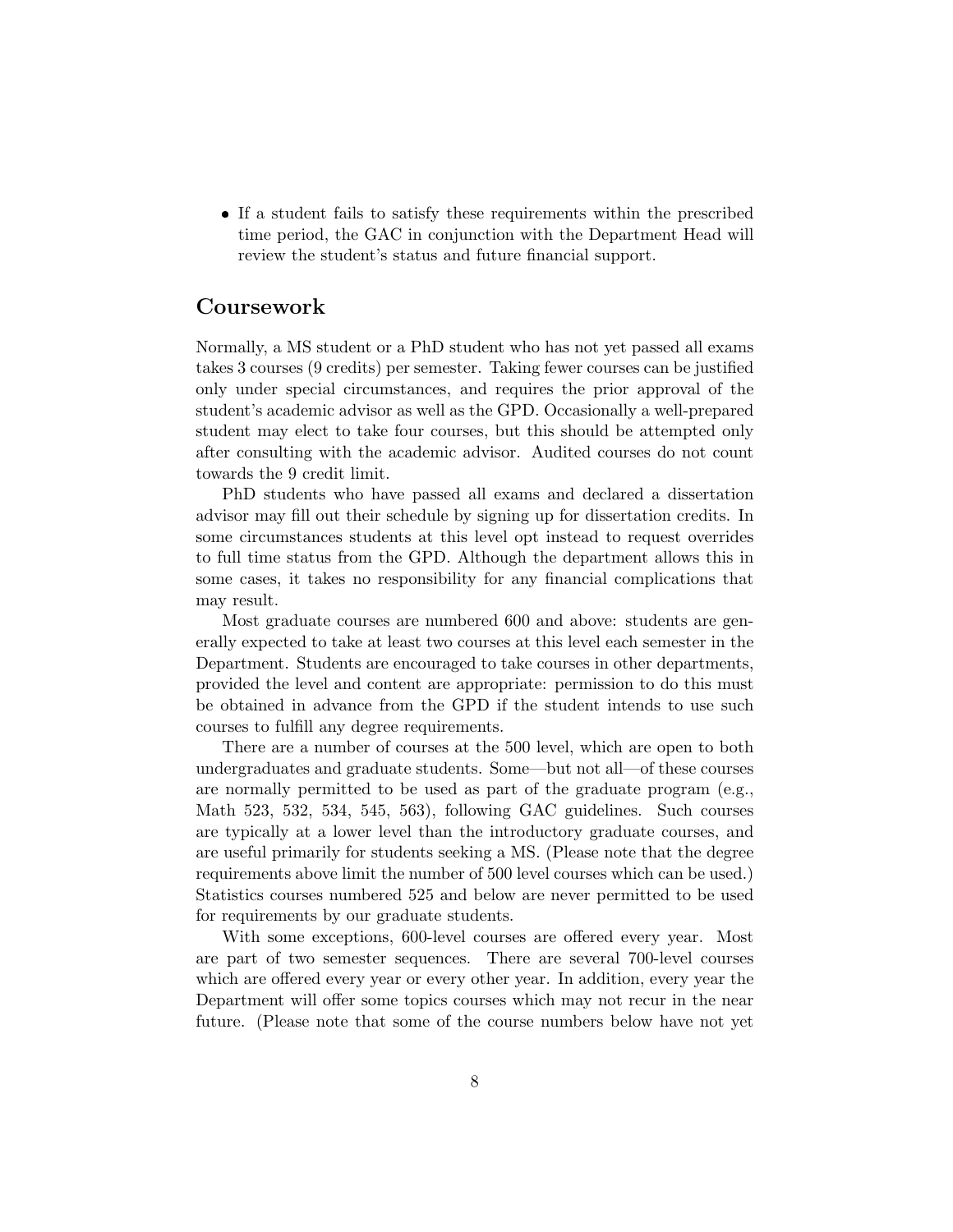been approved by the registrar and thus the course may be running with a temporary number for the time being.) The most accurate resource for course offerings in a semester is the Department web page or SPIRE.

#### 600-level courses

- Math 605/606: Probability / Stochastic Analysis
- $\bullet$  Math 611/612: Algebra I / Algebra II
- Math 621: Complex Analysis
- Math 623/624: Analysis I / Analysis II
- Math 645/646: ODEs, Dynamical Systems / Applied Mathematics
- Math 651/652: Numerical Analysis I / Numerical Analysis II
- Math 671/672: Topology / Algebraic Topology
- Stat 607/608: Mathematical Statistics I / Mathematical Statistics II
- Stat 610: Bayesian Statistics
- Stat 625: Regression Modeling

#### 700-level courses

- Math 703: Differential Geometry
- Math 704: Riemannian Geometry
- Math 705: Symplectic Topology
- Math 706: Stochastic Calculus
- Math 707: Algebraic Geometry
- Math 708: Complex Algebraic Geometry
- Math 713: Algebraic Number Theory
- Math 714: Arithmetic of Elliptic Curves
- Math 717: Representation Theory
- Math 718: Lie Algebras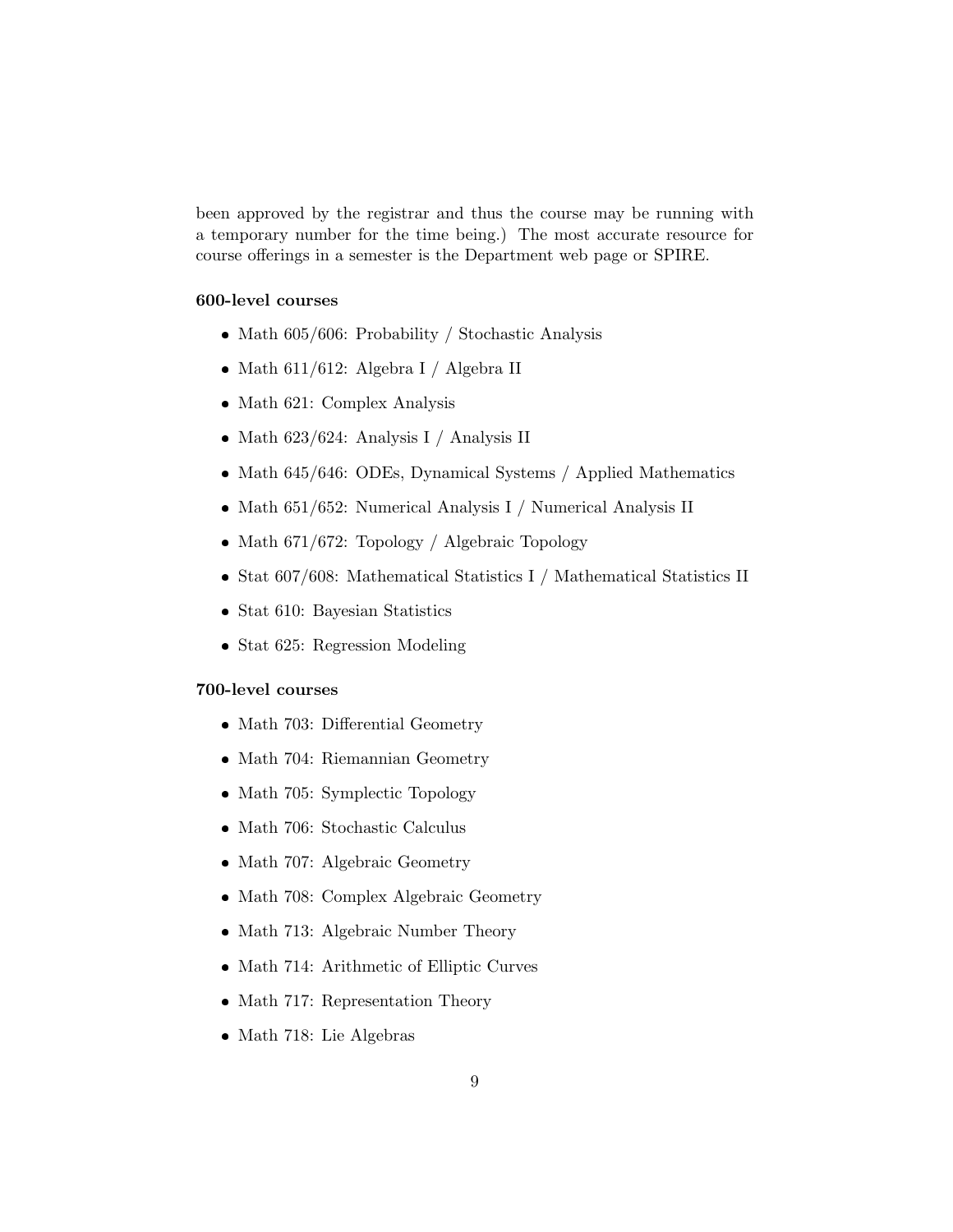- Math 725: Functional Analysis
- Math 731: Partial Differential Equations
- Stat 705: Linear models
- Stat 725: Estimation Theory and Hypothesis Testing I

#### Independent Study

Students may be permitted to pursue independent study with the guidance of a faculty member (in place of 3 or 6 hours of regular courses). The student should obtain the Independent Study form from the GPM, to be approved by the supervising faculty member and the GPD.

#### Dissertation credits

Students in the PhD program must take a total of 18 credits of dissertation before they graduate. Dissertation credits can be taken at any time after the student has passed all exams and chosen a dissertation Adviser. Any number of dissertation credits can be taken in a semester, up to a maximum of 9 credits of dissertation and regular courses. For example, a student who is taking one 3 credit course can sign up for up to 6 credits of dissertation.

#### Grades

The only grades which graduate students may earn are A, A-, B+, B, B-, C+, C, F. Grades below B are generally regarded as indicating substandard performance, as reflected in our degree requirements. According to Graduate School policy, a student whose average falls below 2.8 (where  $A=4, A=3.7$ ,  $B+=3.3, B=3, C=2$ ) in any two semesters (consecutive or not), is subject to academic dismissal upon recommendation of the GPD to the Dean of the Graduate School. But in more down-to-earth terms, a student who is unable to maintain a B average in the first two years of graduate work cannot expect to earn even a MS in our Department. Only in exceptional circumstances will a student whose average falls below B in any semester receive financial support.

### Language Requirement

English is currently the international language of mathematics and statistics, so all graduate students are expected to have a good mastery of English,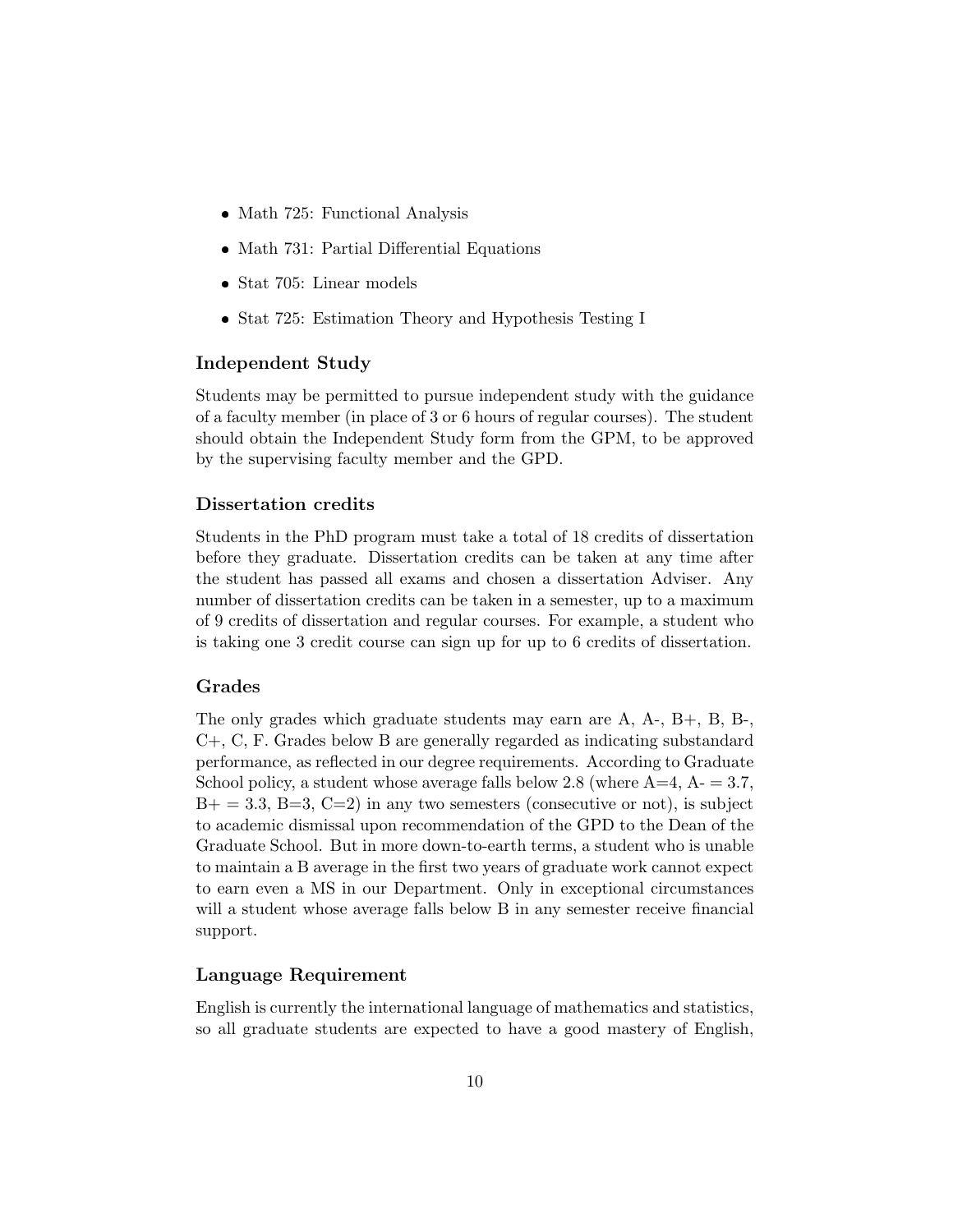both written and spoken. Students whose first language is not English must show adequate reading comprehension as measured by the TOEFL exam. But fluency in the spoken language is also essential, for participation in courses and seminars or for employment as a Teaching Assistant. Students who have difficulty with the spoken language are expected to enroll in a conversation course or the equivalent. Although the department has no formal foreign language requirement, students are encouraged to acquire, at least, a reading knowledge of other languages widely used in mathematics and statistics.

#### Computer Literacy Requirement

The department has no formal computer literacy requirement. However, students are encouraged to take advantage of the computing resources provided for numeric and symbolic computation, statistical data analysis, text processing, etc.

# Qualifying Exams

Each of the four graduate programs within the Department of Mathematics and Statistics has its own distinct examination requirements. Written qualifying examinations are offered in the week before the beginning of the fall and spring semesters. Sign ups are offered during the previous semester. Students new to the program may sign up for examinations by emailing the GPM, although we can not guarantee that the exam schedule will accommodate their plans. In the fall semester, the Advanced Calculus/Linear Algebra exam is offered during the second week of classes instead of the week before.

The examination committee for each exam will report the results in detail to the GAC, which will then make the final decision about passing or failure. In some cases when a student does not pass, but in the opinion of the GAC, no purpose would be served by requiring the student to retake all or part of the exam, the GAC may offer alternative ways for the student to qualify for the PhD. These could include: an oral exam (which may cover additional material), additional coursework, or potentially other options as well.

A student who changes programs within the Department may apply past exam results to the new program. For example, a student who moves from the Statistics MS program to the Statistics PhD program may apply any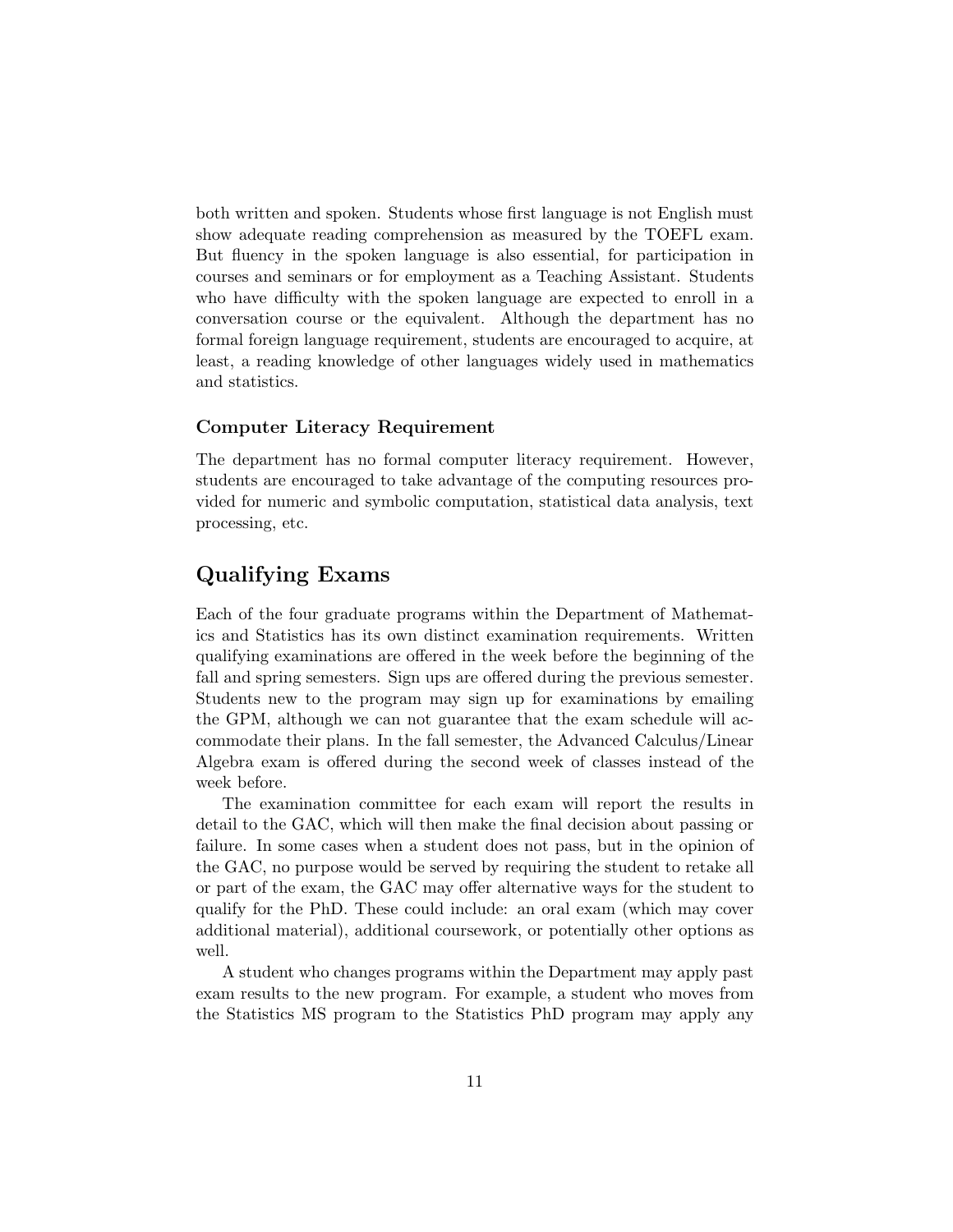Basic exams which they passed at the PhD level to their PhD program exams.

Syllabi for the exams detailed below are contained in the Graduate Handbook. Past exams may be found on the department web page.

Failure to complete any exams by the time limits given below will result in termination of the student in their program at the end of that semester (usually the spring semester).

### Applied Mathematics MS

The Applied Mathematics MS program currently has no examination requirements.

#### Statistics MS

Students in the Statistics MS program must pass two exams at the MS level from among the three Basic exams: Applied Statistics, Probability, Statistics. These exams must be completed by January of the student's second year in the program. There is no penalty for attempting and not passing the third exam.

#### Statistics PhD

Students in the Statistics PhD program must pass all three Basic exams (Applied Statistics, Probability, Statistics) at the PhD level by January of the student's second year. After completing those exams, statistics PhD students take a written exam on advanced statistics and an oral exam on statistics literature. The written exam has two versions, one covering advanced probability theory and statistics and asymptotic theory, and the other covering advanced probability theory and statistics and linear models. The advanced statistics exam version I is based on advanced topics in Stat 607 and Stat 608, and topics from Stat 725. The advanced statistics exam version II is based on advanced topics in Stat 607 and Stat 608, and topics from Stat 705. The two versions are offered in alternate years depending on which of Stat 705 and Stat 725 is offered in a year.

For the literature-based oral exam, students need to choose a topic from the list of topics in the Graduate Handbook and form an exam committee of that includes the primary faculty of that topic and two secondary faculty. Students are then given references on the chosen topic to read. The exam is in the form of oral presentation and responding to questions in front of the exam committee. A student may select a non-standard exam topic, in which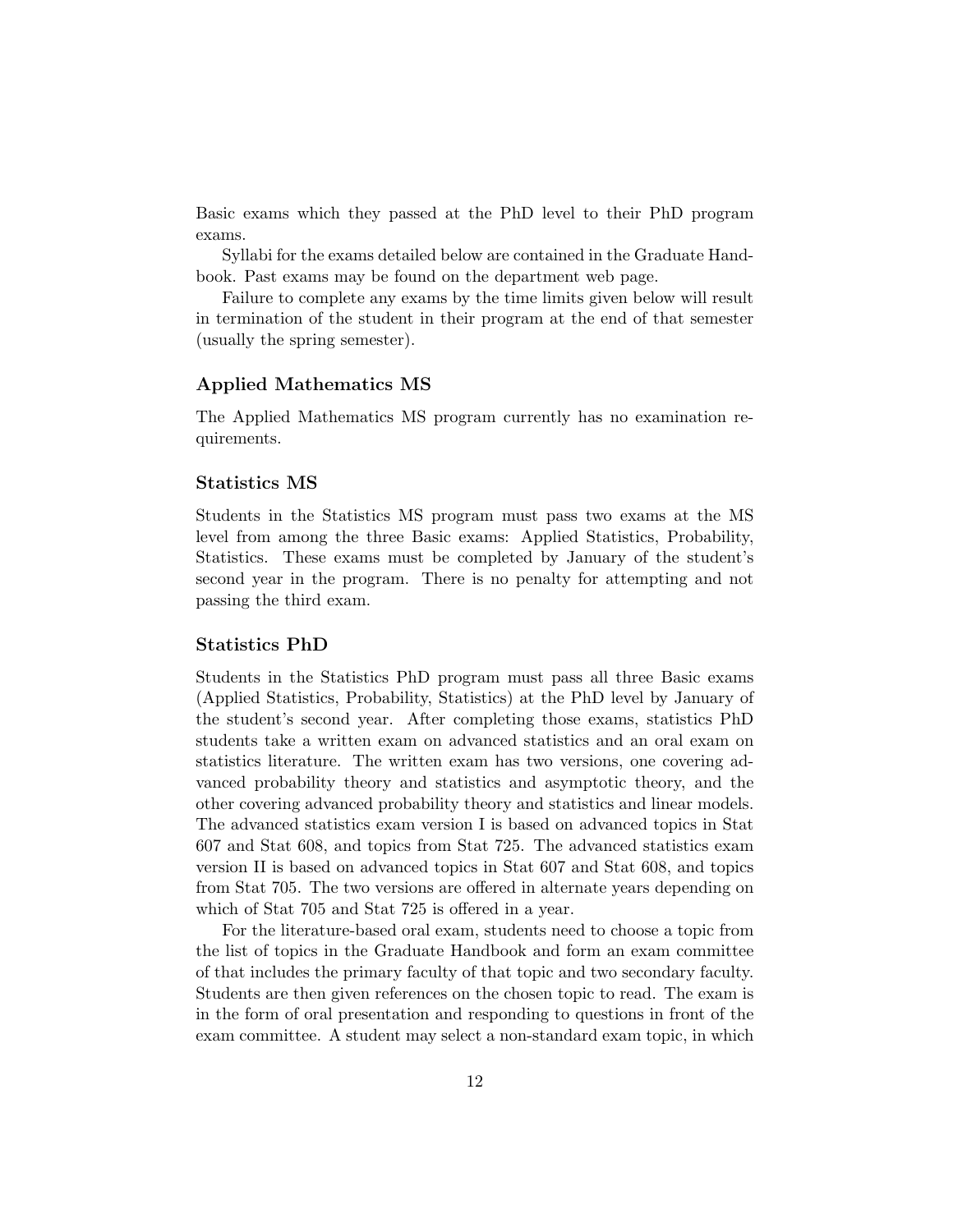case the student must have the agreement of their committee members on the topic and the reading list.

In order to take the literature-based exam, a student is responsible for forming an exam committee by the end of September for a January exam, or by the last day of spring classes for an August exam. The GPM and the SCA must be notified of the committee members and topics by that date. Decisions on passing the exam are by unanimous consent of the exam committee, to be confirmed by the GAC. After the GAC makes its determination, the student will be notified of the result via a memo from the GPD sent by the GPM. A student who does not pass will have one more chance to pass the literature-based exam. The second attempt may be on the same or a different topic.

#### Mathematics PhD

Students in the Mathematics PhD program must pass three written exams by January of the student's second year. One of these exams must be Advanced Calculus/Linear Algebra, which the student is expected to begin taking in their first semester and continue taking until passed. The remaining two exams may be chosen from among Algebra, Analysis, Applied Mathematics, Stochastics, Topology. (With the approval of the GPD, Mathematics students may also take the written Advanced Statistics exam in place one of these two exams.) These correspond to the regularly offered 600-level course sequences. Students are allowed to take up to three exams during any exam period. There is no penalty for attempting and not passing additional exams.

After completion of the written exams, students should begin to prepare for the oral examination. This examination may be attempted at most twice and must be passed by the mid-semester date of the student's sixth semester in the program.

- 1. By the mid-semester date of a student's fifth semester, they must name a three person exam committee of faculty in the department. One member will be designated as the chair. It is permissible to have at most one member of the committee be a Visiting Assistant Professor.
- 2. The student and the committee will draw up a list of topics for the exam and agree on a date and time for examination.
	- (a) The list should be roughly equivalent to 6 credits worth of material selected from 9 credits worth of courses.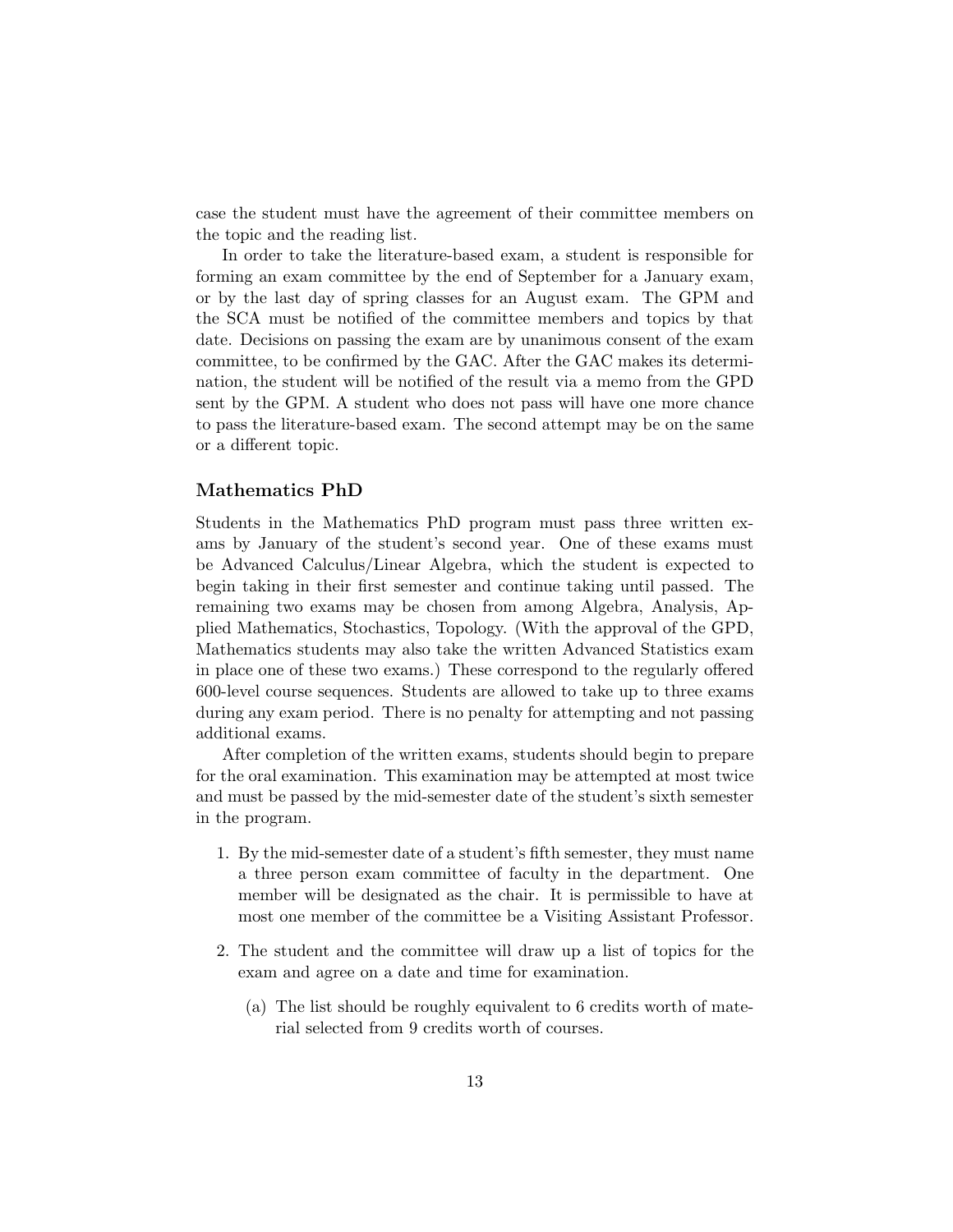- i. Typically the 9 credits will break down as 3 credits from a second year course, 3 from a reading course with a member of the committee and 3 from either source.
- ii. The topic list will then be further refined to reflect approximately two thirds of the material from each course.
- (b) The committee member(s) responsible for second year course material need not be the actual instructor of the course which the student took, although they should be qualified to teach it.
- (c) A template topic form can be obtained from the GPM. The completed form must be provided to the GPM at least one month before the scheduled exam date. The GPM will provide it to the GPD and all committee members for approval.

The examination itself will be governed by the following rules:

- 1. The exam may be a combination of a presentation by the student and questions from the committee, with the presentation portion not to exceed thirty minutes; or it may consist entirely of questions.
- 2. The exam length will be between ninety minutes and two hours depending on the judgment of the committee.
- 3. The committee will decide after the exam on a recommendation to the GAC. A passing recommendation must be a unanimous decision of the committee.
	- (a) The chair of the committee shall promptly submit a short (approximately one half to one page) review of the exam to the GAC explaining the recommendation.
	- (b) The GAC will determine whether or not to accept the recommendation of the committee. The GAC retains the ultimate authority to determine the results of the exam but expects to override the committee's recommendation only in unusual circumstances.
	- (c) The GPM will send the student a memo from the GPD with the final decision of the GAC.

# Academic Advising

#### Graduate Affairs Committee

The GAC oversees the graduate program, dealing with general policies as well as individual student issues. It is chaired by the GPD, and consists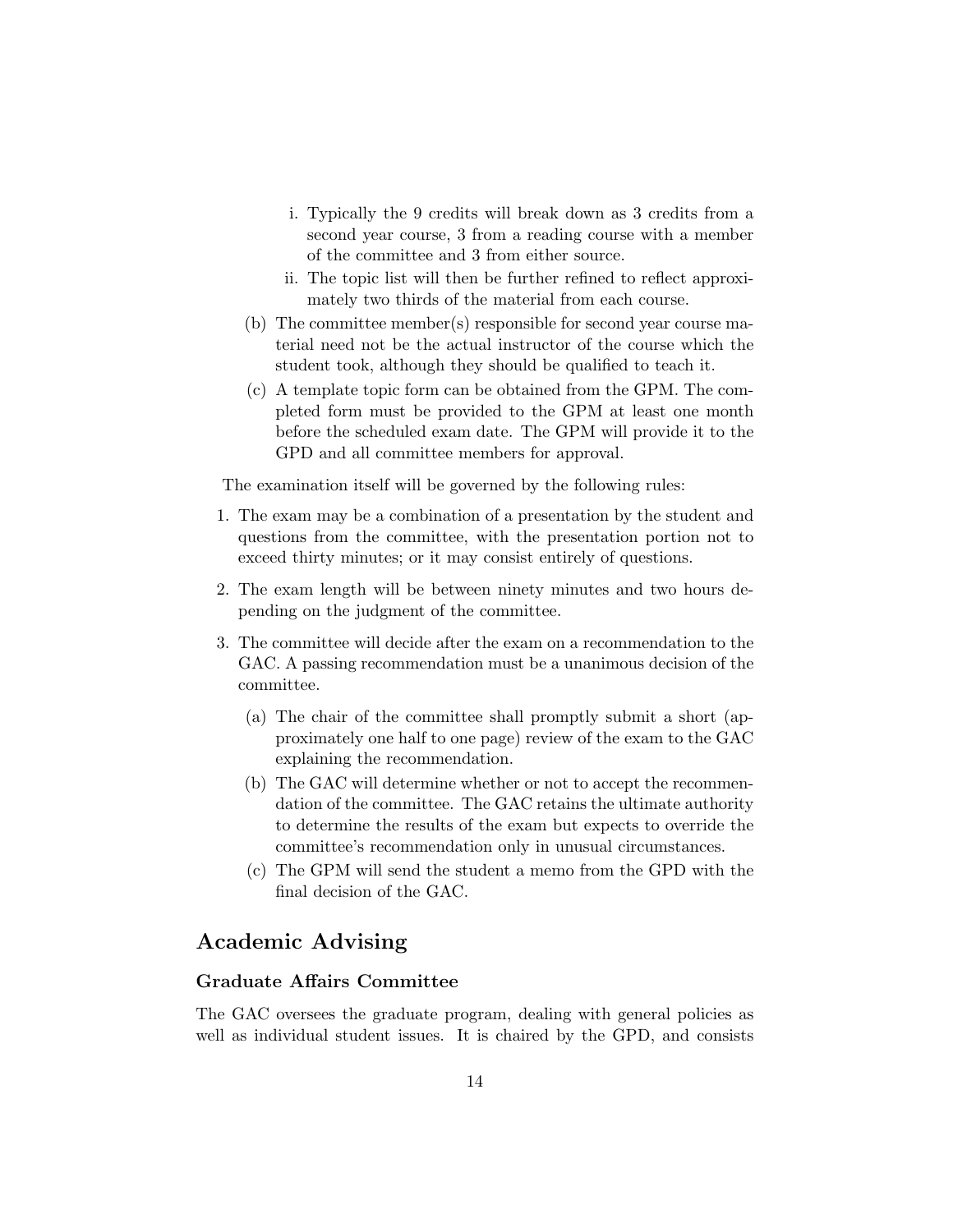of at least three more faculty members together with a graduate student representative. The graduate student representative is to be selected by the graduate students at their own discretion and approved by the GPD.

#### Academic Advisors

The GPD serves as the academic advisor for all new mathematics PhD students and continues in this role until the student picks a dissertation advisor. During these years the student is encouraged to consult with other faculty potentially closer to their eventual research area as well. Once the student has chosen a dissertation advisor, that faculty member also serves as the academic advisor. The SCA serves the corresponding role for all new Statistics PhD students and MS students at the Amherst campus, while the SCN does so for all Statistics MS students at the Newton campus. The AMD serves as the academic advisor for students in the Applied Mathematics MS program.

The role of the academic advisor is to guide the student through the degree requirements, to help the student organize a reasonable program of courses, to help the student select an oral examination committee (when appropriate) and to provide some career guidance. During each semester there is an advising week, when students must consult with their academic advisors in order to preregister for the following semester. But students should seek advice from their academic advisors and other faculty members whenever an issue arises (or even before it arises). Ultimately, of course, it is the student's own responsibility to meet the requirements of the graduate program.

Doctoral students who have completed their exams are encouraged to choose a dissertation advisor and to form their dissertation committee as soon as practical. (See the section on Statute of Limitations for the required timeline.) They will guide the student and recommend additional courses or areas of study.

#### Policy on Conflicts Between Students and Advisors

Although the Department strives to be a collegial environment, it is inevitable that occasionally some conflicts will develop. Very few of these rise to the level that any intervention is needed from the GAC, but one type of potential conflict is problematic enough to warrant a specific policy: a conflict between a graduate student and their advisor. (The primary case of interest here is between an advanced PhD student and their dissertation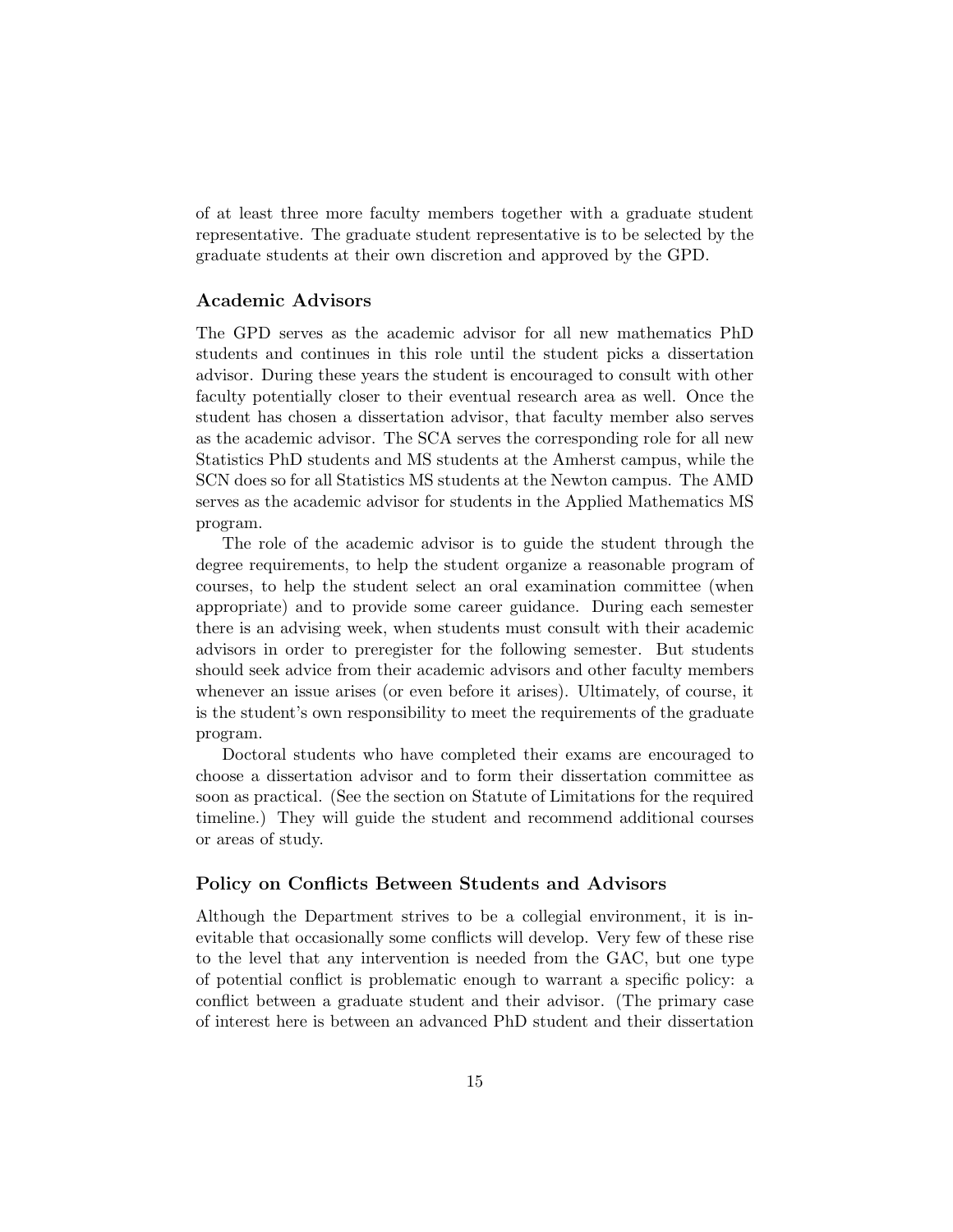advisor; however, these policies also apply to conflicts between a beginning PhD student or a MS student and their academic advisor.) If such a conflict reaches a level where either party feels that intervention is needed, they should schedule a meeting with the GPD to discuss the issues. (If the conflict directly involves the GPD, or if the student is concerned that the GPD is too close to the involved faculty member, then the student has the option to request that the a more distant member of the GAC plays the role of the GPD.) The GPD will then meet individually with all parties to gather information on the situation. If possible, the GPD will then meet with the parties together to attempt a mediation of the situation.

If any party is not satisfied with the resolution at this point, they may choose to present their case to the full GAC. A meeting of the GAC will then be scheduled at which all parties will be given a reasonable amount of time to present their case. At the conclusion, the GAC will deliberate and reach a final resolution within the Department.

We emphasize that the graduate student is in no way bound to a dissertation advisor, and that if the student feels the relationship is not working out, they always have the right to seek a new dissertation advisor. Obviously such a significant change can potentially impact the student's graduation time. The GAC will take into account any relevant information in its reappointment and support decisions, but makes no guarantee that extra funding will be available. Furthermore, none of these policies supersede the graduate student's right to request intervention from the Graduate School.

# Financial Support

#### Admissions and Appointment Procedures

Almost all successful PhD applicants and some successful MS applicants are offered Teaching Assistantships. New TAs are chosen by the Graduate Admissions Committee. After the application deadline, committee members rate each of the applicants on the basis of their transcripts, exam scores (when appropriate), personal essays, letters of recommendation, and experience. Those applicants whom the committee decides to accept are then sent letters of acceptance and are given until April 15 to decide. If by April 15 not all available TA positions have been filled, then additional applicants whom the committee decides to accept are notified by telephone, email, and letter. The department is committed to developing and supporting a diverse and inclusive community of graduate students and makes every effort to recruit members of historically underrepresented groups in the Mathematical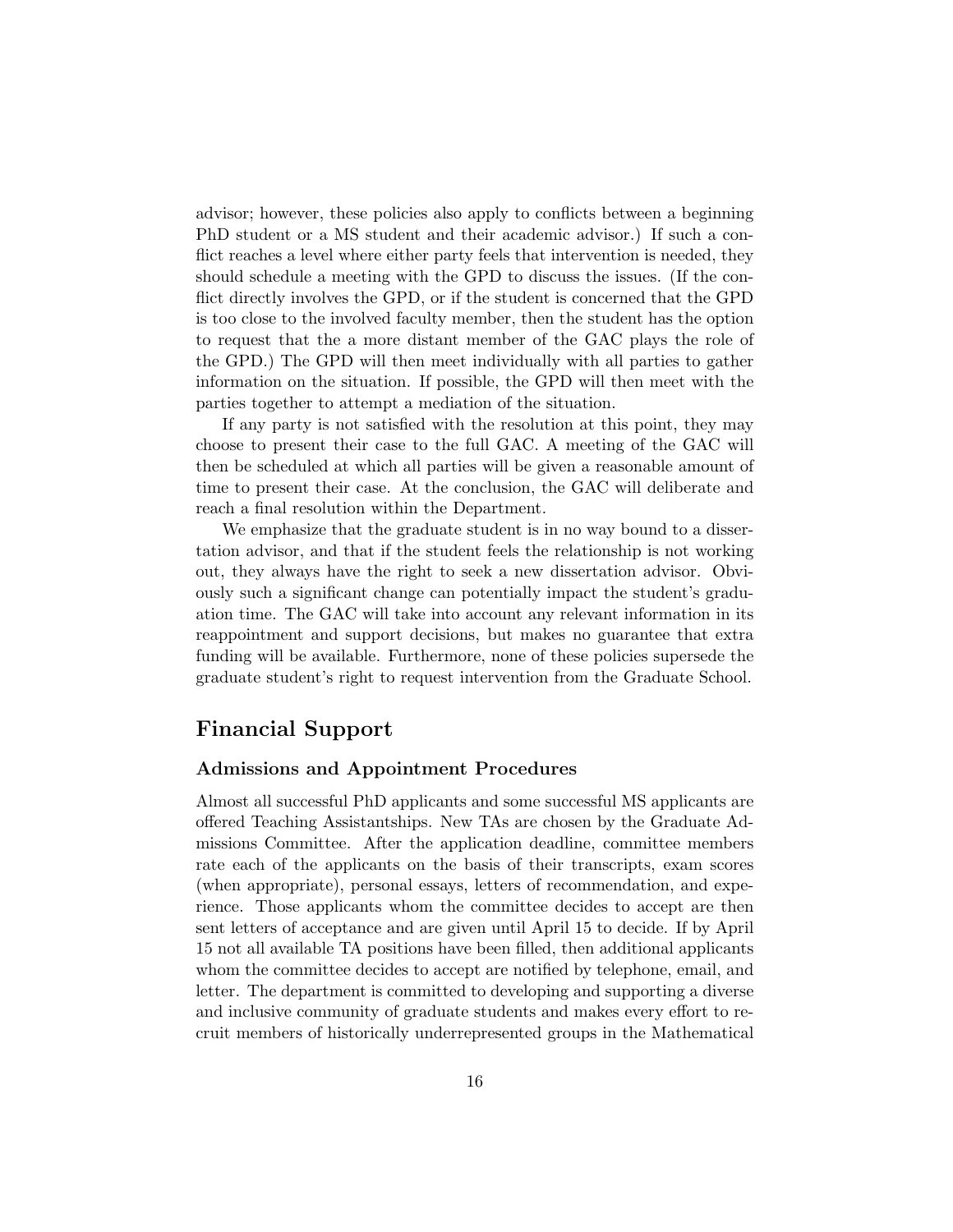Sciences.

#### Teaching Assistantships

Financial support for graduate students is usually in the form of a Teaching Assistantship (TA). Teaching Assistants perform services for the Department amounting to 20 hours per week for PhD students and 15 hours per week for MS students. The duties can involve grading, working with students at drop-in centers, running recitation sections for a large lecture or multi-section course, or (more often in the case of advanced students) teaching a section of an undergraduate course.

Students teaching one discussion section are expected to hold at least two office hours per week, while students teaching two discussion sections are expected to hold at least three office hours per week.

Teaching Assistants are normally required to register for at least 9 credits each semester, with exceptions as detailed in the Coursework section above.

#### Reappointment Procedures

Early in the spring semester, each eligible student is asked to indicate whether they wish to be considered for reappointment. Decisions concerning the reappointment of Teaching Assistants will be made by the GPD and the faculty members of the GAC in consultation with the Department Head. TAs who receive reappointment will be notified in writing by the Department Head by the middle of April under normal circumstances.

Teaching Assistants whose teaching is satisfactory and who are making satisfactory progress toward their degree, as defined below, can expect that their assistantship will be renewed for the normal period of residence. The normal period of residence is two years for MS students and five years for PhD students.

Renewal decisions will depend on the student's academic and teaching performance. Because all renewals are subject to the competitive aspects generated by the number of positions available and the number of people requesting support, it would be impossible to write a set of necessary and sufficient conditions for a TA to be reappointed. However, students should keep in mind the following guidelines.

1. The Department does not normally support a MS student longer than two years. Under normal circumstances a PhD student is guaranteed support for five years assuming successful and timely completion of all requirements and progress towards a dissertation. (Exceptions will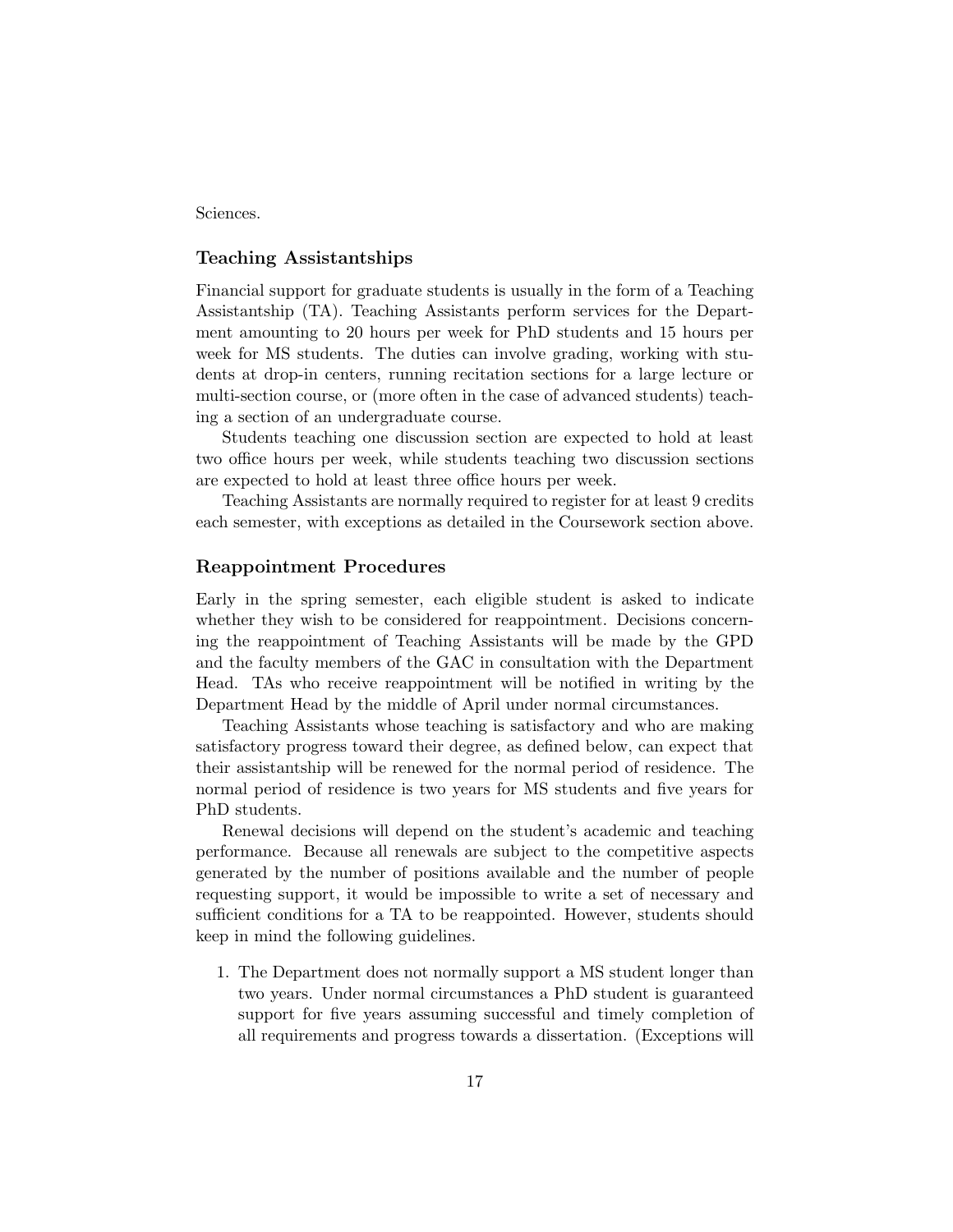be noted in the student's admissions letter.) A PhD student may, if necessary, request support for a sixth year of support. Sixth year funding decisions are decided by the GAC based on the student's progress towards a dissertation and success in teaching. Sixth year funding always involves additional teaching duties.

- 2. Students who have not passed their examinations within the prescribed time limit should not expect to receive financial support from the Department or be permitted to continue in the program.
- 3. The academic progress of first-year students will be measured by their performance in the Fall semester courses and the evaluations from their instructors. If this performance is unsatisfactory (e.g., the student's grade point average is below B, or the student has not taken at least two courses in the Department), the GAC may decide to delay a decision on reappointment until after receiving mid-semester reports from the courses the student is taking in the Spring semester.
- 4. A student's support will not be renewed if their teaching performance is unsatisfactory.

#### Satisfactory progress toward the degree

The progress toward the degree is measured differently depending on whether the student is a PhD or an MS student and the number of years the student has spent in the program.

The academic progress of first-year students in either the PhD or MS program is determined as in (3) above.

Second-year Mathematics PhD students are expected to have attempted the Advanced Calculus/Linear algebra exam and two other written exams by August preceding their second year and have passed both by January of their second year. Second-year Statistics PhD students are expected to have attempted three Basic Exams by August preceding their second year and have passed all three at the PhD level by January of their second year.

Third-year Mathematics PhD students are expected to have formed an oral examination committee during the fall semester and to have passed their oral examination by the mid-semester date of the spring semester. Third-year Statistics PhD students are expected to have attempted two Advanced Exams by August preceding their third year and have passed them by January of their third year.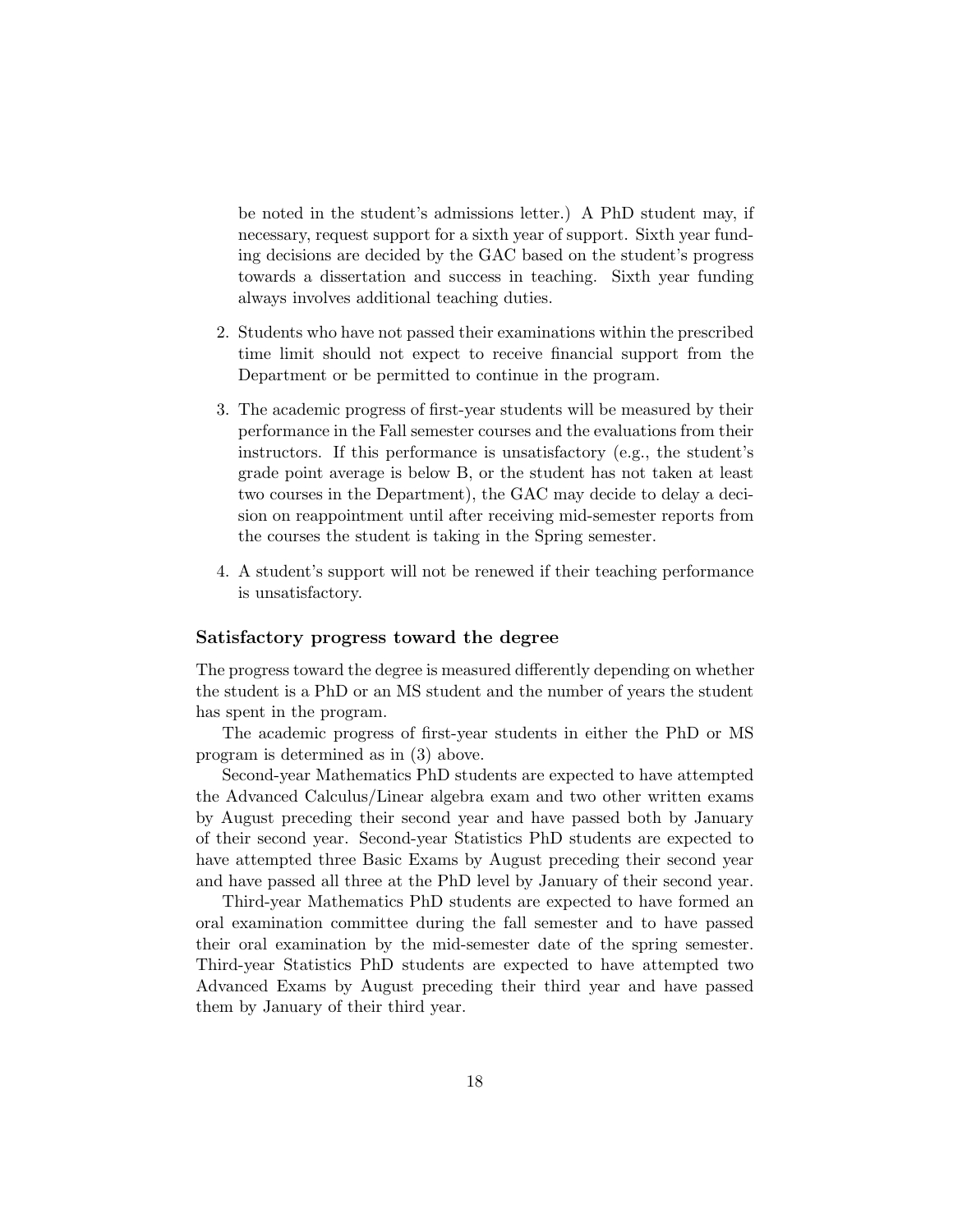Once PhD students have completed all examination requirements, they are expected to choose a dissertation advisor. With the advisor's guidance, they then must declare a dissertation Committee and submit a dissertation Proposal as described in the Statute of Limitations section.

The academic progress of PhD students in their fourth and fifth year shall be measured by their progress in their dissertation research as reported by the dissertation advisor to the GPD.

#### Spring Semester Admissions

On rare occasions students may be accepted into the graduate program beginning in the Spring Semester. Normally, time limits for passing the qualifying exams and limits on financial support will be applied as if the student had entered the program in the previous Fall Semester.

#### Research Assistantships

A limited number of Research Assistantships, funded by external grants, are available through some of the faculty members of the Department. Appointments and re-appointments are decided by the Principal Investigator in consultation with the GPD and the Department Head. A Research Assistant who is not offered reappointment as an RA is eligible for a TA appointment according to the guidelines detailed above.

#### Outside Sources of Funding

A very limited number of grants and fellowships are available from various government and private agencies. These are usually awarded on a highly competitive basis, and are in some cases targeted to particular groups, e.g., women or minorities. Advanced graduate students with a proven record of achievement should especially seek out such awards. Announcements are usually posted on the Graduate Program bulletin board in the mail room; for more information, see the GPD.

#### Summer Support

There are some opportunities for summer teaching (through the Division of Continuing Education), though the availability of such positions varies from year to year. The Department has specific guidelines establishing the priorities for filling of these positions. Students will be asked to make requests for summer teaching during the spring semester and decisions will be made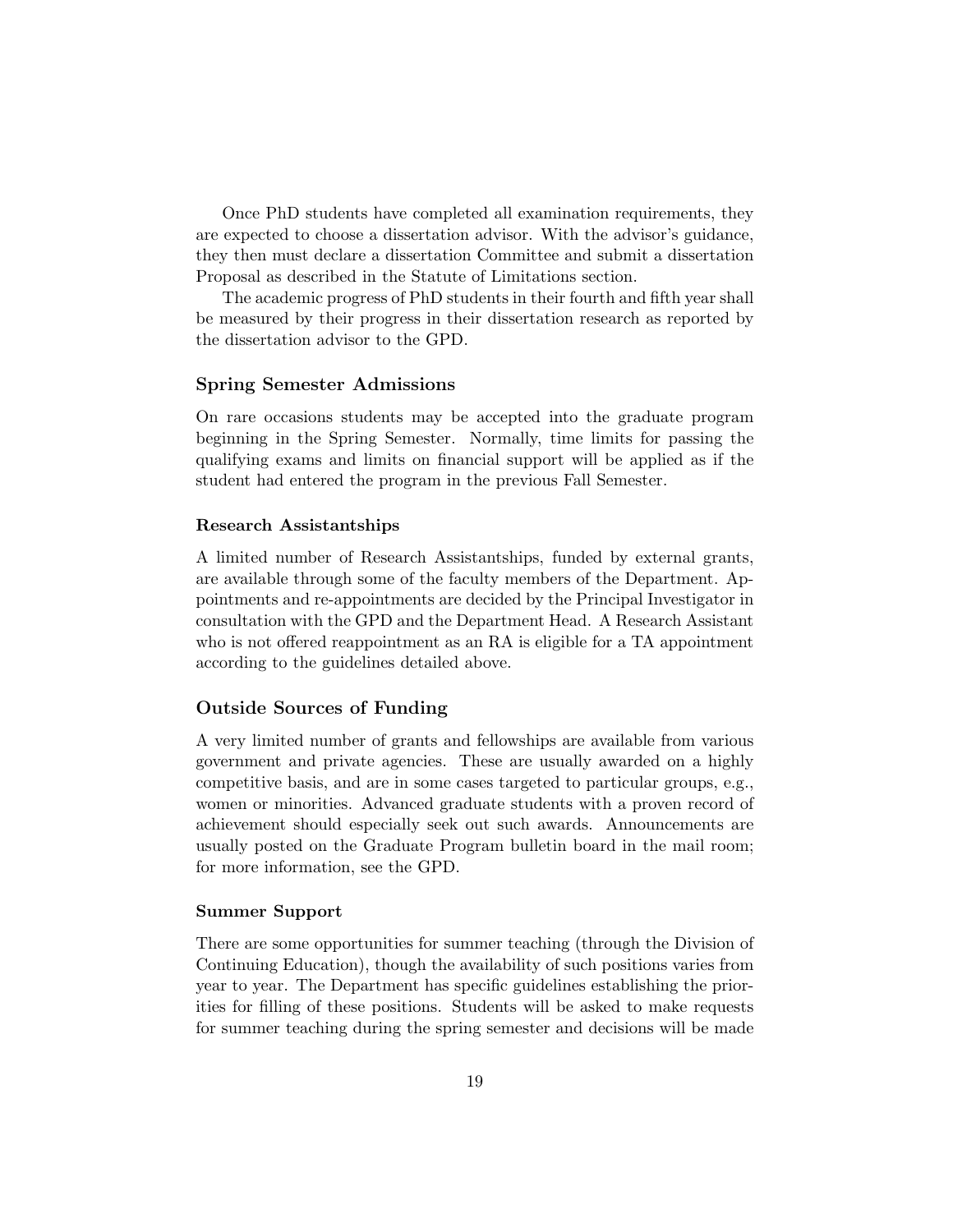by the GPD as soon as practical. Please note that the Department is not able to provide summer funding for all interested students; students in need of summer funding should consider pursuing external sources as well.

The department attempts to make available a limited number of Departmental Research Assistantship's each summer, funded by general department funds. Only PhD students with declared dissertation advisors are eligible for these RAs. Interested students should contact the GPD, and the student recipients will be determined by the GAC based on student achievement and time in the program. Except in unusual circumstances, each student may receive a Departmental RA at most once.

Summer research support for advanced PhD students may also be available through research grants held by individual faculty members; these sources also vary from year to year.

# Department Information

Students and faculty have mailboxes in the mail room (1623D). Various important notices are distributed by a mailing list to students' departmental email accounts. Students should make sure to check these accounts regularly, or to have the mail forwarded to an account which they do check regularly. The bulletin boards in the mail room (including one for graduate student information) should be consulted regularly for notices of colloquia and seminars, sign-up sheets for qualifying exams, etc.

The department's Web site: http://www.math.umass.edu contains updated information about courses and other activities in the department, as well as links to many sites of interest to students and faculty. There is online access to the AMS employment listing and the Chronicle of Higher Education. Students should be on the lookout for notices of internships or summer positions in government or industry. The Campus Career Network can also be consulted.

#### Seminars and Colloquia

Not everything is learned in regular courses. The Department has several distinguished lectures and colloquia each semester on Thursday afternoons at 4:00. Our location makes it possible to invite a wide variety of well-known mathematicians and statisticians to visit and speak. Graduate students should be able to benefit from many of these lectures, though some are more advanced than others.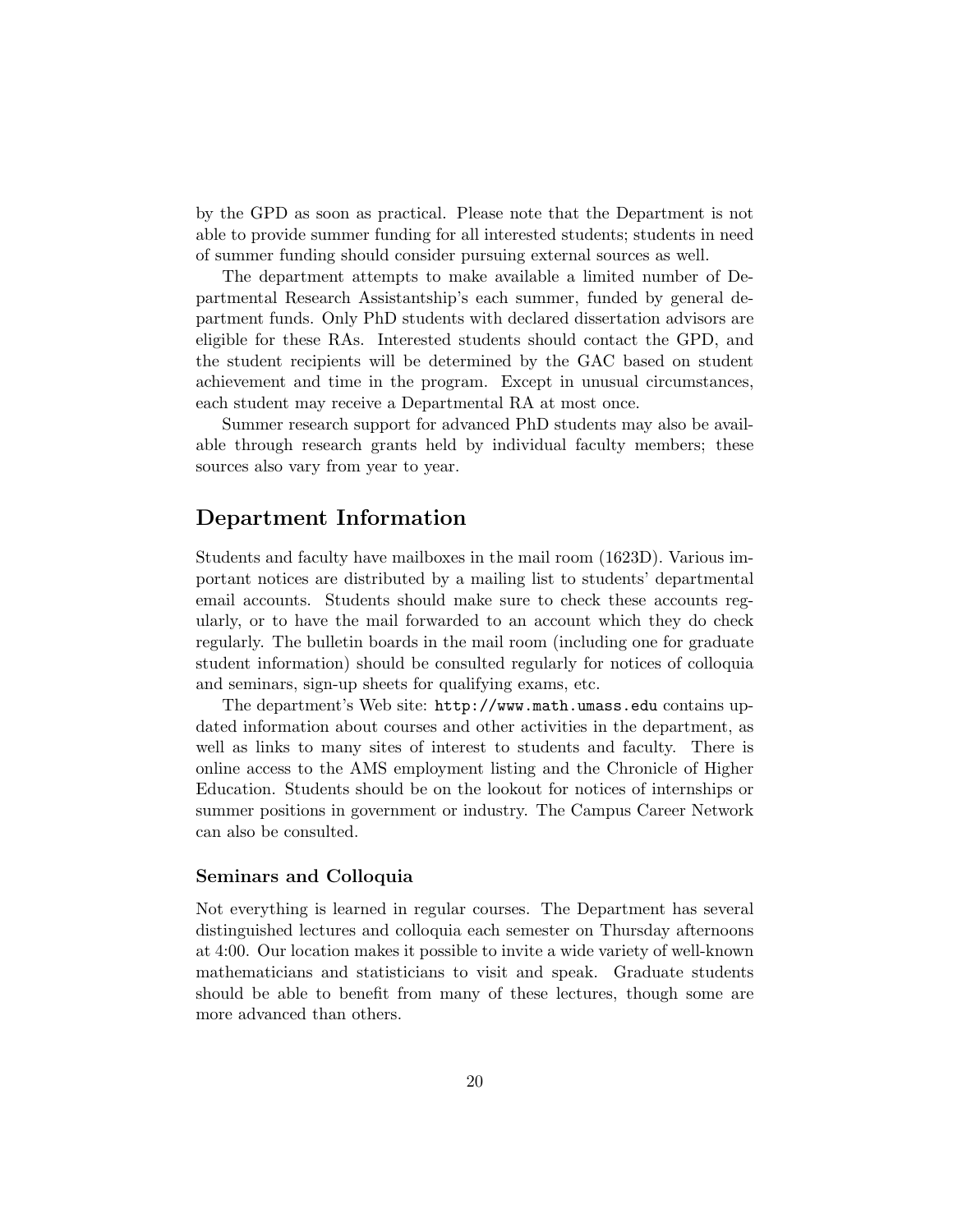The Connecticut Valley Mathematics Colloquium is an old tradition, shared by Amherst College, Mt. Holyoke College, Smith College and the University. Once a year each of the schools hosts a lecture by an eminent speaker, aimed at a general audience (and followed by a dinner).

Each semester a number of seminars are organized by faculty or graduate students, meeting once or twice a week. In recent years graduate students have organized the Graduate Student Seminar (GRASS) and "The what is...? Graduate Seminar" (TWIGS), featuring talks by students and faculty, respectively, about basic notions of current mathematical research at a level suitable for non-specialist graduate students.

Students often have an opportunity to talk in other seminars. Students should consult the Department Calendar to view ongoing seminars and activities. There is usually a Teaching Seminar in the Fall semester required for students preparing to teach their own discussions.

#### Centers and Special Facilities

#### Center for Applied Mathematics and Computation

The Center for Applied Mathematics and Computation involves faculty members and graduate students in the Department of Mathematics and Statistics who are interested in research and instruction in applied mathematics and scientific computation. The Center supports a research seminar series: Applied Analysis and Computation Seminar.

#### Research Computing Facility (RCF)

The Research Computing Facility (RCF) provides computing facilities for the department. These facilities may be used by faculty and students as a tool for research and academic purposes. The facility is mainly UNIX and Linux based. All of the systems are networked, and support connections to the campus network and the Internet. A full-time staff and several graduate students provide support and consulting services to the community.

#### Statistical Consultation and Collaboration Services

Statistical Consultation and Collaboration Services (SCCS) provides statistical consulting and collaboration to researchers at UMass, the Five Colleges, and elsewhere, through individual meetings and support for interdisciplinary research projects. Among other things, the center provides an opportunity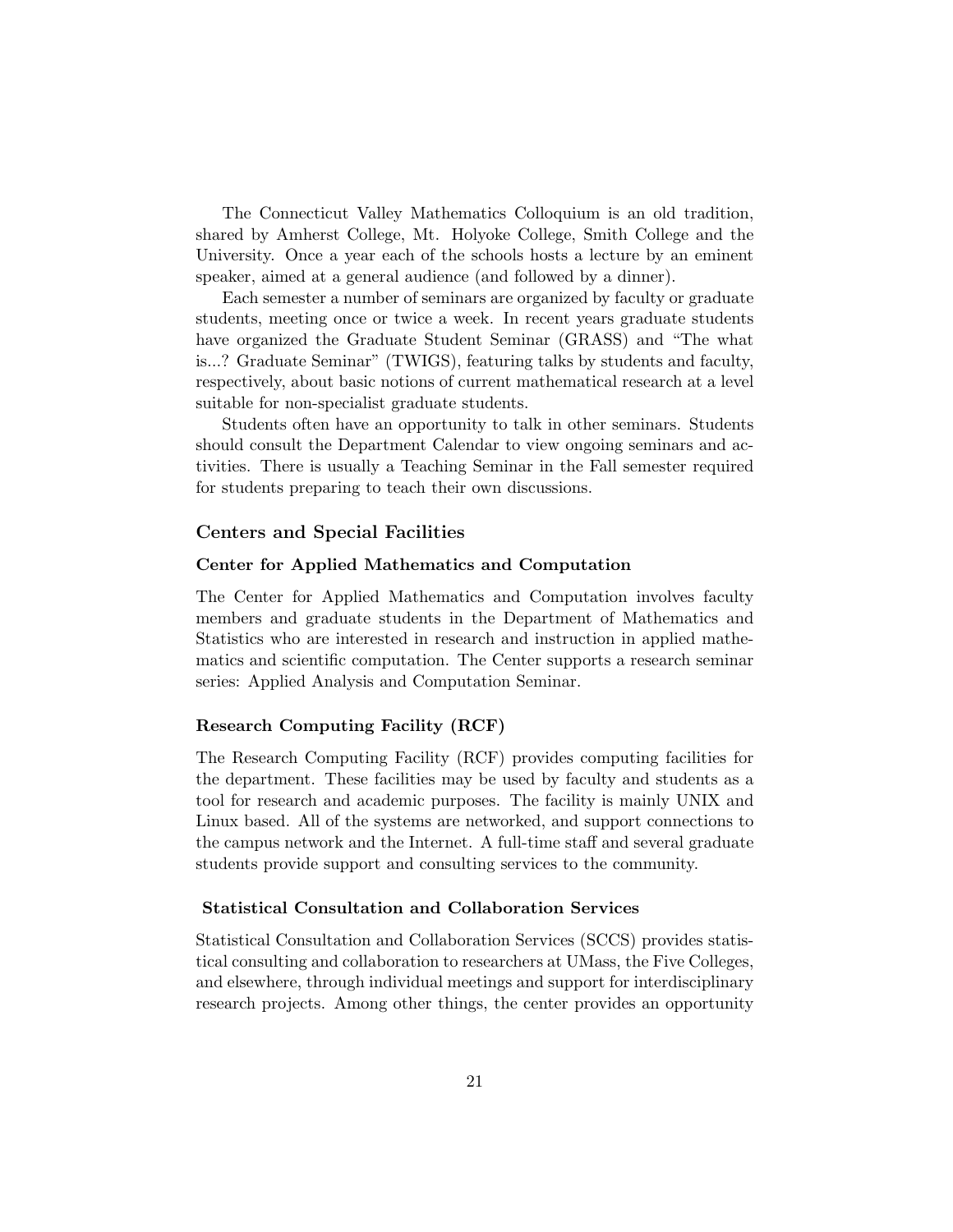for graduate students to complement traditional studies with exposure to real world problems involving the statistical analysis of data.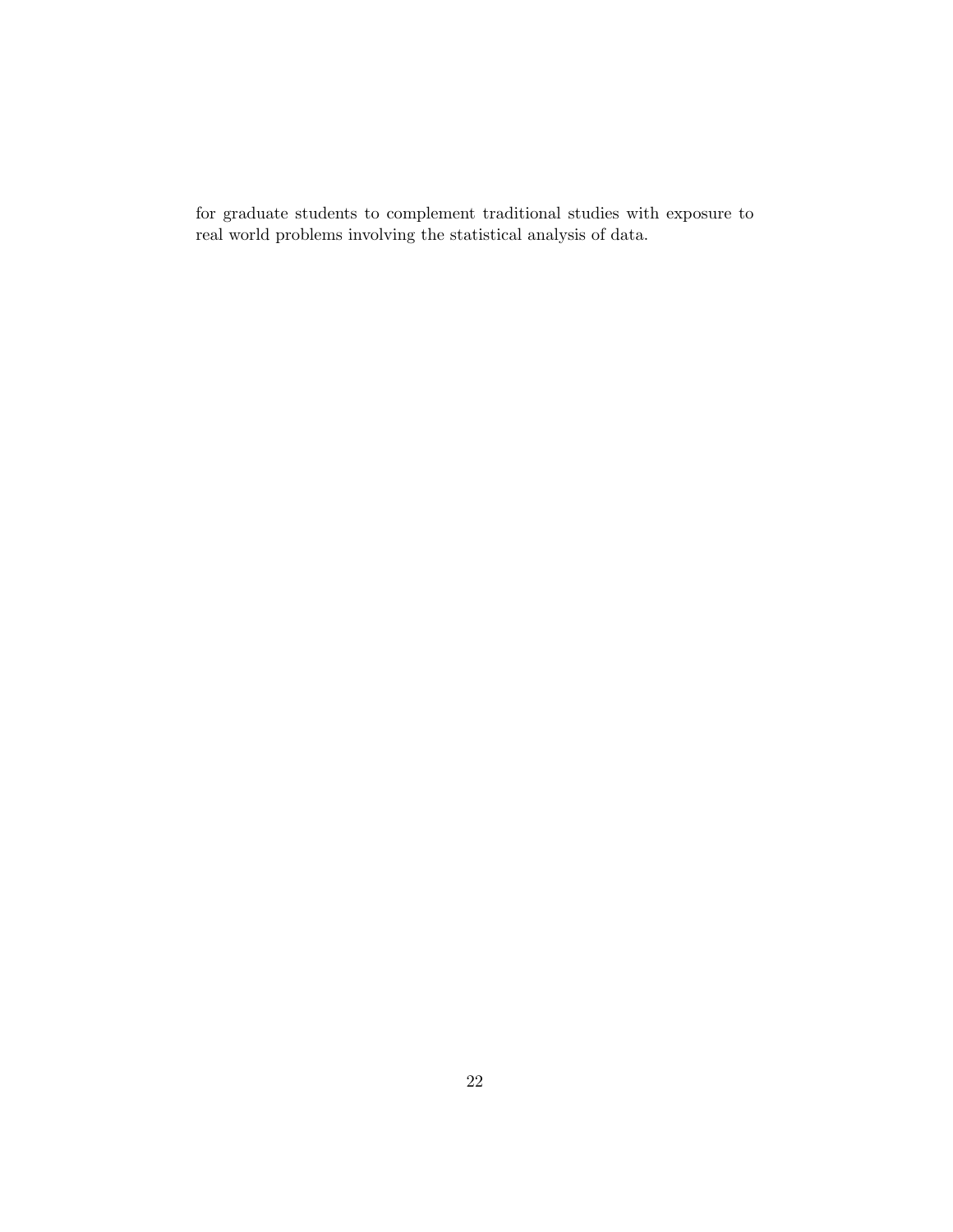# Topics Lists for Qualifying Examinations

# Advanced Calculus/Linear Algebra

This exam covers topics at the undergraduate level, most of which might be encountered in courses here such as Math 233, 235, 425, 523, 545. Faculty members who teach these courses can recommend texts for review purposes. The emphasis is on understanding basic concepts, rather than performing routine computations. But exam questions often center on concrete examples of matrices, functions, series, etc.

- Vector spaces: subspaces, linear independence, basis, dimension.
- Linear transformations and matrices: kernel and image, rank and nullity, transpose.
- Linear operators: change of basis and similarity, trace and determinant, eigenvalues and eigenvectors, characteristic polynomial, diagonalizable operators.
- Inner product spaces: orthonormal basis, orthogonal complements and projections, orthogonal matrices, diagonalization of symmetric matrices.
- Functions of one real variable: continuity and uniform continuity, derivative and Mean Value Theorem, Riemann integral, improper integrals, Fundamental Theorem of Calculus.
- Sequences and series of numbers or functions: pointwise, uniform, absolute convergence; term-by-term differentiation and integration of series; Taylor's Theorem with remainder.
- Functions of several variables: continuity, partial and directional derivatives, differentiabilitity, maps from  $\mathbb{R}^n$  to  $\mathbb{R}^m$ , Jacobian, implicit and inverse function theorems, chain rule.
- Extrema of functions of several variables: constrained extrema, Lagrange multipliers.
- Multiple and iterated integrals, change of variables formula.
- Vector calculus: gradient, divergence, curl; line and surface integrals; theorems of Green, Gauss, Stokes; conservative vector fields.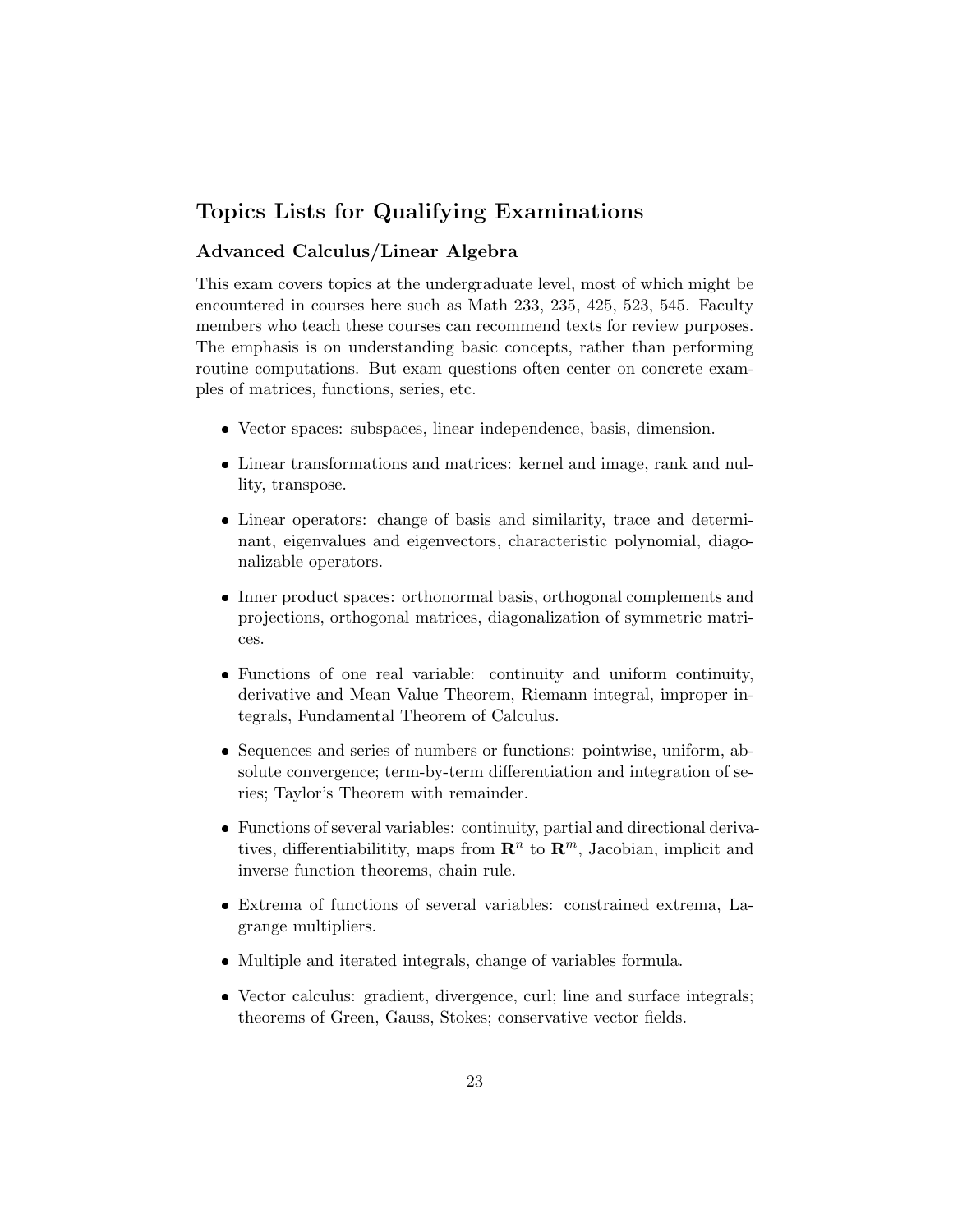# Probability

- Probability density and distribution functions.
- Random variables and vectors, expectation, moments.
- Joint and marginal distributions.
- Conditional distributions and expectations.
- Transformations of random variables.
- Moment generating functions.
- Independence, laws of large numbers, central limit theorems.
- $\bullet$  Special distributions (e.g., binomial, Poisson, normal, t, F, etc.).
- Basic combinatorics.

### References

Chung, Elementary Probability Theory Woodroofe, Probability with Applications Arnold, Mathematical Statistics Casella and Berger, Statistical Inference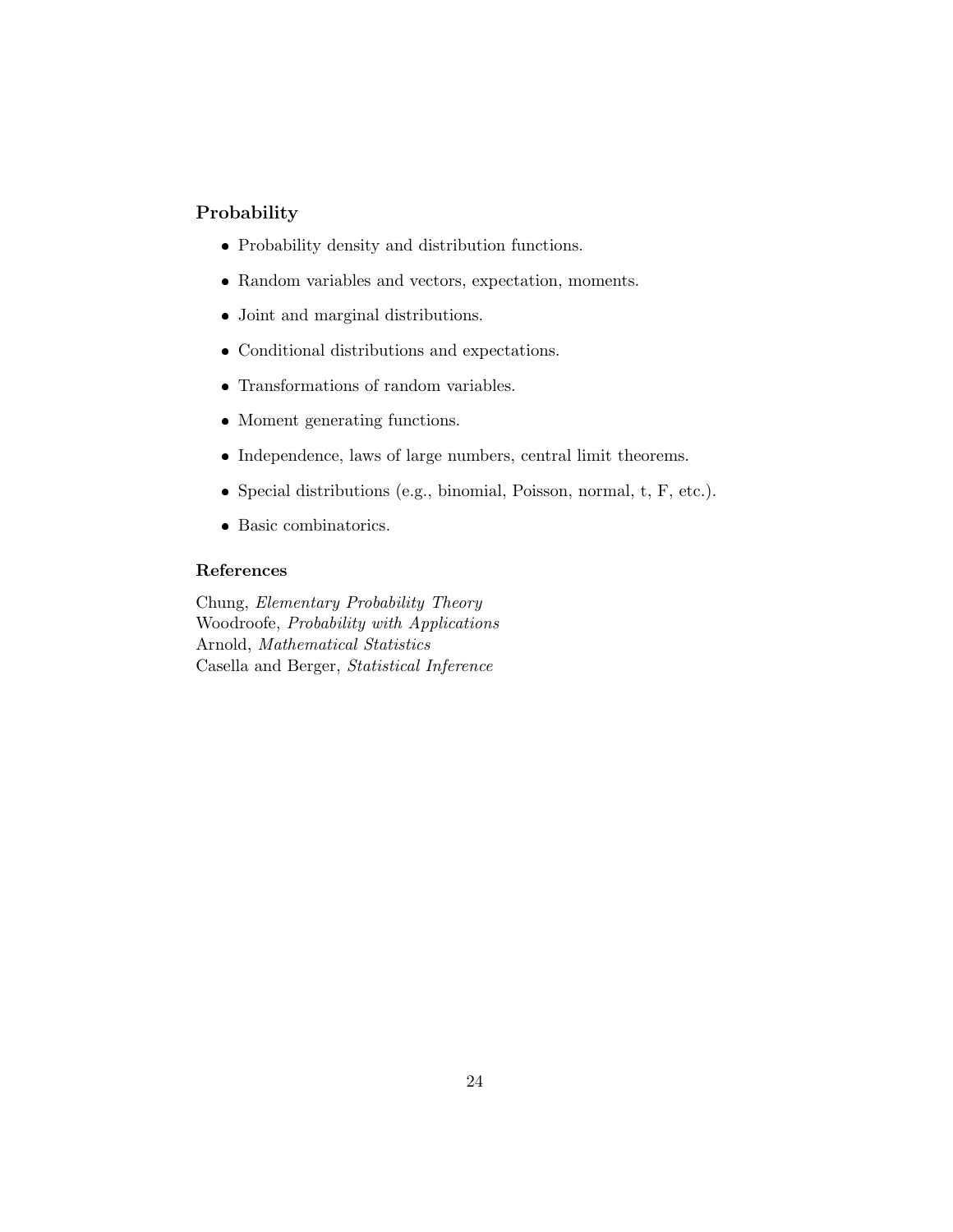# **Statistics**

- Sampling distributions.
- Exponential families.
- Sufficiency and completeness.
- Estimation: maximum likelihood, method of moments, unbiasedness, efficiency, consistency.
- Bayes estimators.
- Interval estimation.
- Hypothesis testing: basic framework, UMP tests, likelihood ratio tests.

# References

Bickel and Doksum, Mathematical Statistics Mood, Graybill and Boes, Introduction to the Theory of Statistics Arnold, Mathematical Statistics Casella and Berger, Statistical Inference DeGroot, Probability and Statistics, 2nd ed.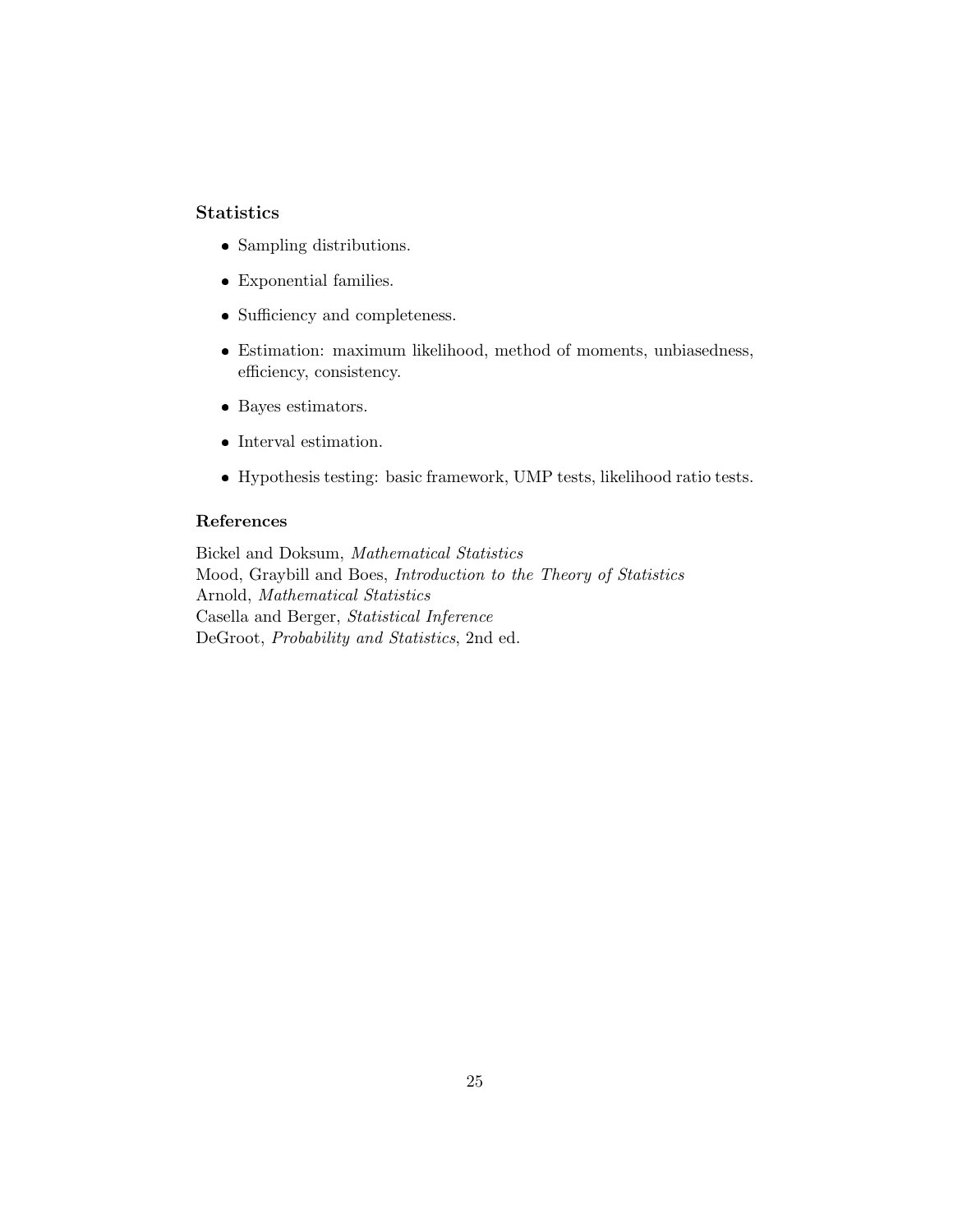# Algebra

- I. Group Theory
	- Group actions; counting with groups.
	- $\bullet$  *p*-groups and Sylow theorems.
	- Composition series; Jordan-Holder theorem; solvable groups.
	- Automorphisms; semi-direct products.
	- Structure of finitely generated Abelian groups
- II. Linear Algebra and Commutative Algebra.
	- Euclidean domain implies PID implies UFD.
	- Gauss Lemma; Eisenstein's Criterion.
	- Exact sequences; isomorphism theorems for modules.
	- Free modules.
	- Hom and tensor product of vector space, Abelian groups, and modules; Restriction and extension of scalars.
	- Bilinear forms; symmetric and alternating forms; symmetric and exterior algebras.
	- Structure Theorem for finitely generated modules of a PID.
	- Rational canonical form.
	- Jordan canonical form.
	- Chain conditions; Noetherian rings and modules; Hilbert's Basis Theorem.
	- Prime and maximal ideals.
	- Field of fractions.
	- Localization of rings and modules: exactness of localization; local rings; Nakayama's Lemma.
	- Integral extensions.
	- Noether's Normalization Lemma.
	- Integral closure.
	- Nullstellensatz.
	- Closed affine algebraic sets.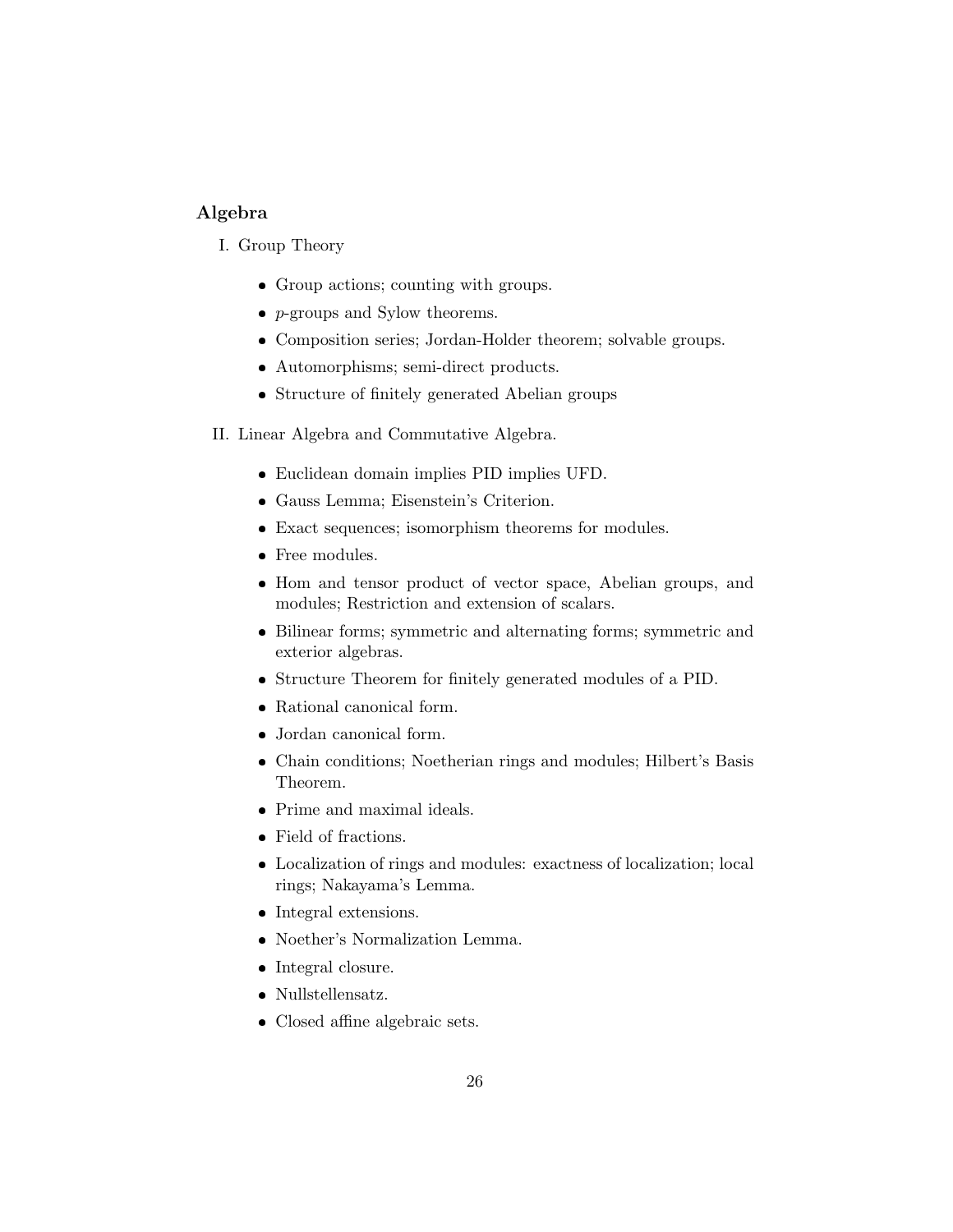# III. Field Theory and Galois Theory

- Algebraic field extensions: finite extensions; degree of extensions; the minimal polynomial; adjoining roots of polynomials; the splitting field; algebraic closure.
- Separable extensions.
- Theorem of the primitive element.
- Galois extensions: Fundamental Theorem of Galois Theory.
- Finite fields and their Galois groups; Frobenius endomorphism.
- Cyclotomic polynomial, Cyclotomic fields and their Galois groups.
- Cyclic extensions.
- Solvable extensions; Solving polynomial equations in radicals.
- Transcendence degree.

### References

Dummit and Foote, Abstract Algebra Atiyah and MacDonald, Introduction to Commutative Algebra Lang, Algebra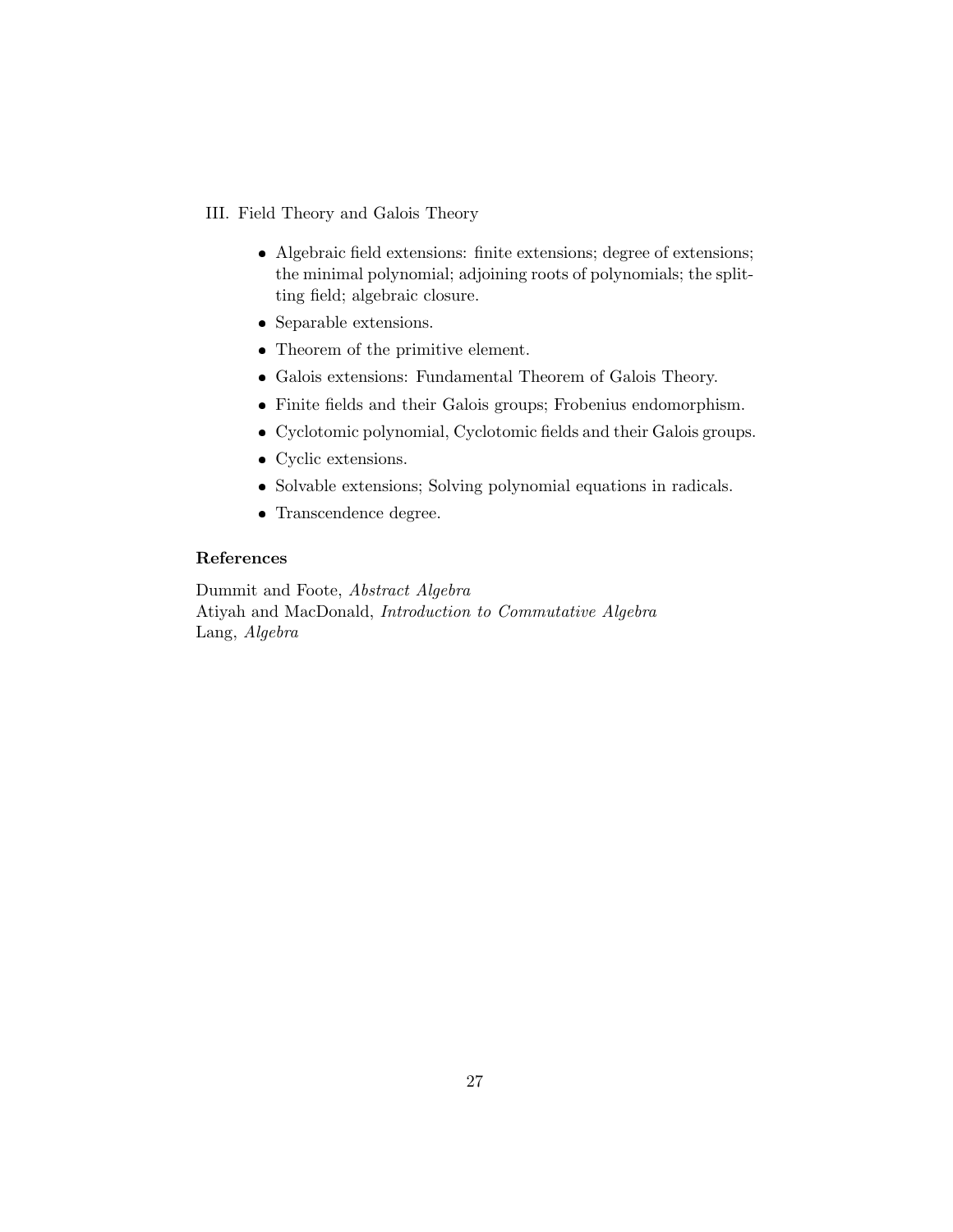### Analysis

- Lebesgue measure: Construction of Lebesgue measure on R and Rd. Measurable and non measurable sets; Cantor sets. Lebesgue and Borel measurable functions; Egorov theorem and Lusin Theorems. Construction and properties of Lebesgue integral; the space  $L<sup>1</sup>$  of integrable functions and its completeness; comparison with Riemann integral. Fubini-Tonelli theorem in  $\mathbb{R}^d$ . Modes of convergence: convergence almost everywhere, convergence in measure, convergence in  $L^1$ .
- Integration and differentiation: Differentiation of the integral; Hardy-Littlewood maximal function; Lebesgue differentiation theorem. Functions of bounded variation; absolutely continuous functions; the fundamental theorem of calculus.
- Hilbert spaces Abstract Hilbert spaces and examples;  $L^2$  spaces; Bessel's inequality and Parseval's identity; Riemann-Lebesgue Lemma; Orthogonality; orthogonal projections. Linear transformations; linear functionals; Riesz representation theorem; adjoints transformations.
- Fourier analysis: Fourier transform in  $L^1$  and  $L^2$ ; Fourier inversion formula. Fourier series; Dirichlet's Theorem and Fejér's Theorem
- General theory of measure and integration Measure spaces and σ-algebras. σ-finite measures. Caratheodory theorem and the construction of measures; outer measures and extension theorems. Integration theory. Product measures and Fubini-Tonelli theorem. Signed measure; Radon-Nikodym theorem; Borel measures on  **and Lebesgue-**Stieljes integral.
- Banach spaces and  $L^p$  spaces. Abstract Banach spaces and examples; completeness criterion. Convexity;  $L^p$ -norms; Schwarz, Hölder, Minkowski, and Jensen inequalities.  $L^p$ -spaces and their duals; Riesz-Fischer Theorem.

# References

Berberian, Introduction to Hilbert Spaces Folland, Real Analysis Gelbaum and Olmsted, Counterexamples in Analysis Halmos, Measure Theory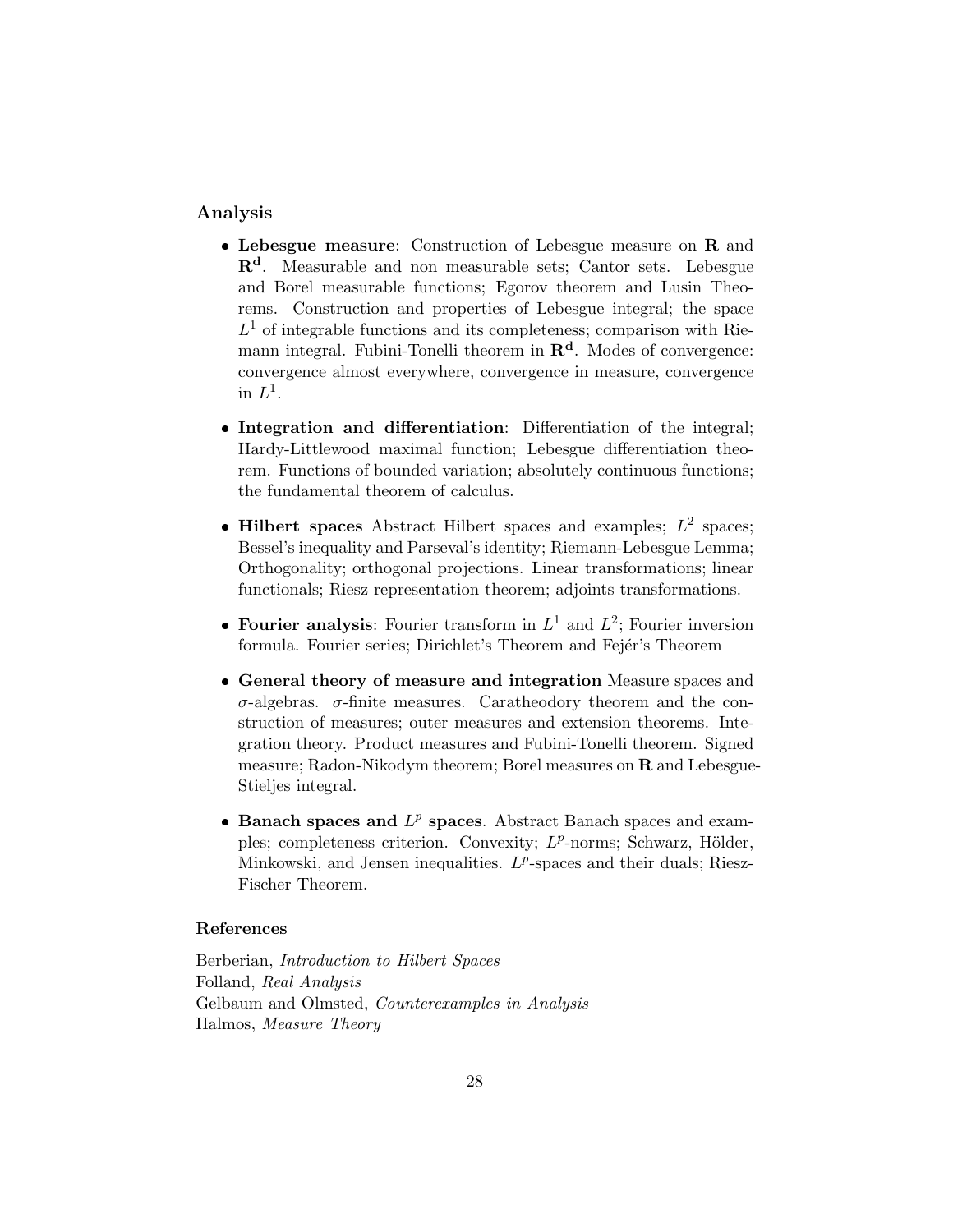Royden, Real Analysis Rudin,Principles of Mathematical Analysis Rudin, Real and Complex Analysis Stein and Shakarchi, Real Analysis Wheeden and Zygmund, Measure and Integral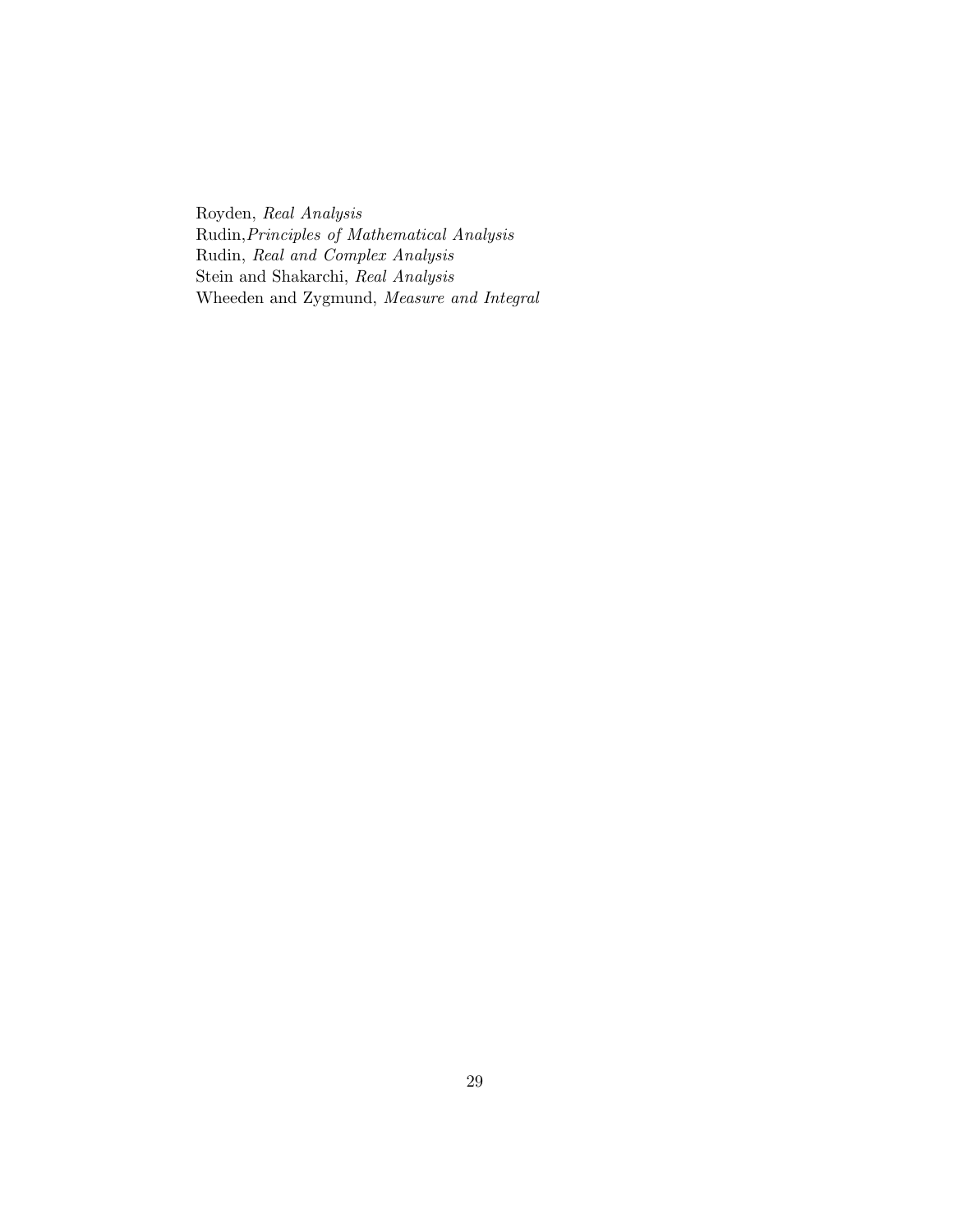# **Stochastics**

### Part A: Probability

- Probability axioms, conditional probability and independence and probability on countable sets.
- Construction of probability measures, in particular on  $\mathbb R$  and  $\mathbb R^d$ .
- Random variables and theory of integration.
- Independence random variables and sum of independent random variables.
- Convergence of random variables (almost sure, in probability,  $L^p$ ) and laws of large numbers.
- Weak convergence and central limit theorems.
- Conditional expectation and martingales.

### Part B: Stochastics

- Simulation of random variable and Monte-Carlo methods.
- Finite and countable state space Markov chains, stationary distribution, convergence, recurrence and transient behavior. Monte-Carlo Markov chains.
- Continuous time Markov chains, poisson processes and queueing processes.
- Martingales.
- Random walks and Brownian motion.

# References (Probability)

Cinlar, Probability and Stochastics Dudley, Real Analysis and Probability Durrett, Probability: Theory and Examples Jacod and Protter, Probability Essentials Resnick, Probability Path Rosenthal, A first look at rigorous probability Shiryaev, Probability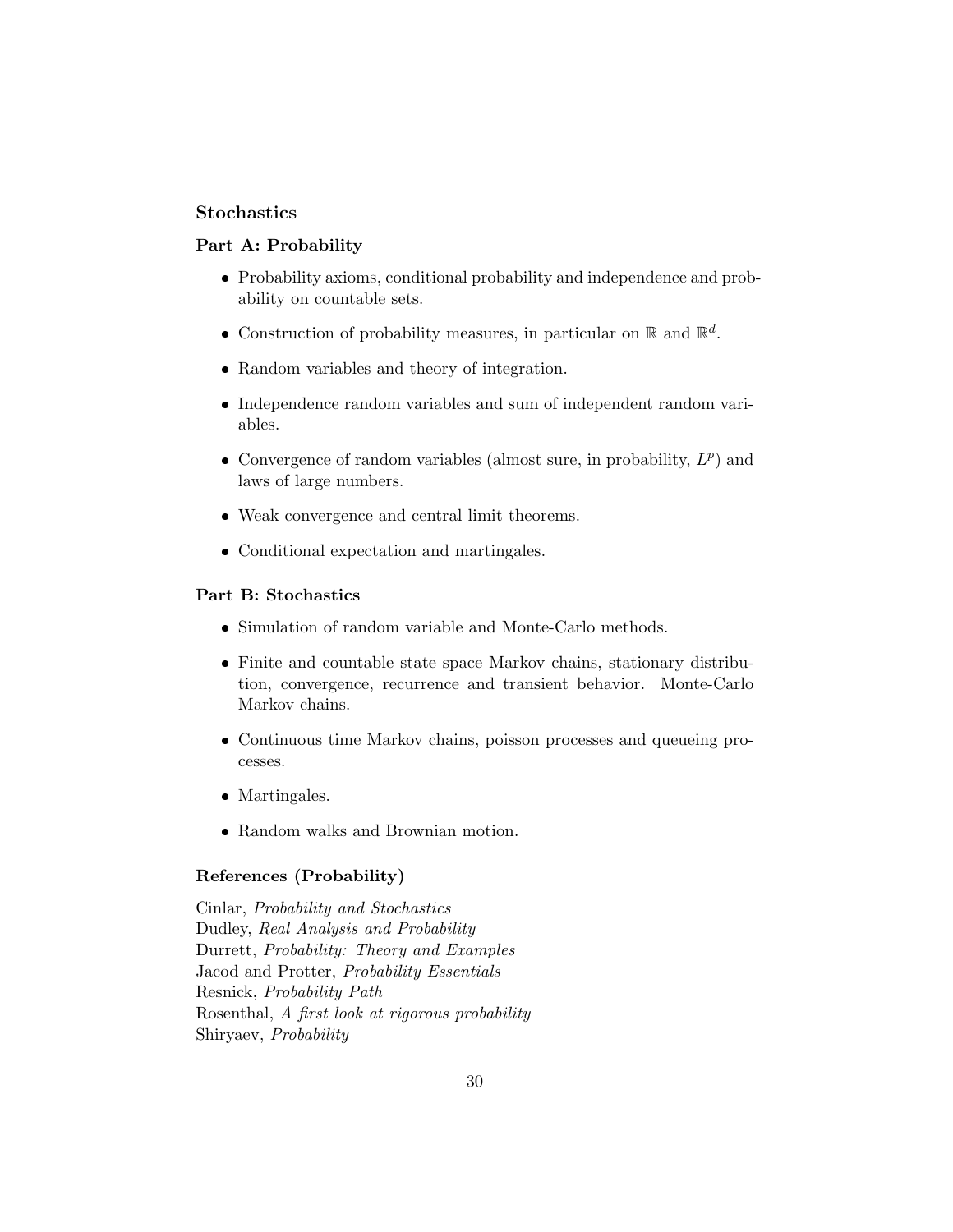# References (Stochastics)

Lawler, Introduction to Stochastic Processes Resnick, Adventures in Stochastic processes Durrett, Essentials of Stochastic Processes Ross, Introduction to Probability Models Madras, Lectures on Monte-Carlo Methods Rubinstein and Kroese, Simulation and the Monte Carlo Method Levin, Peres and Wilmer, Markov chain and mixing times Hoel, Port and Stone, Introduction to Stochastic Processes Ross, Stochastic Processes Karlin and Taylor, A first course in Stochastic Processes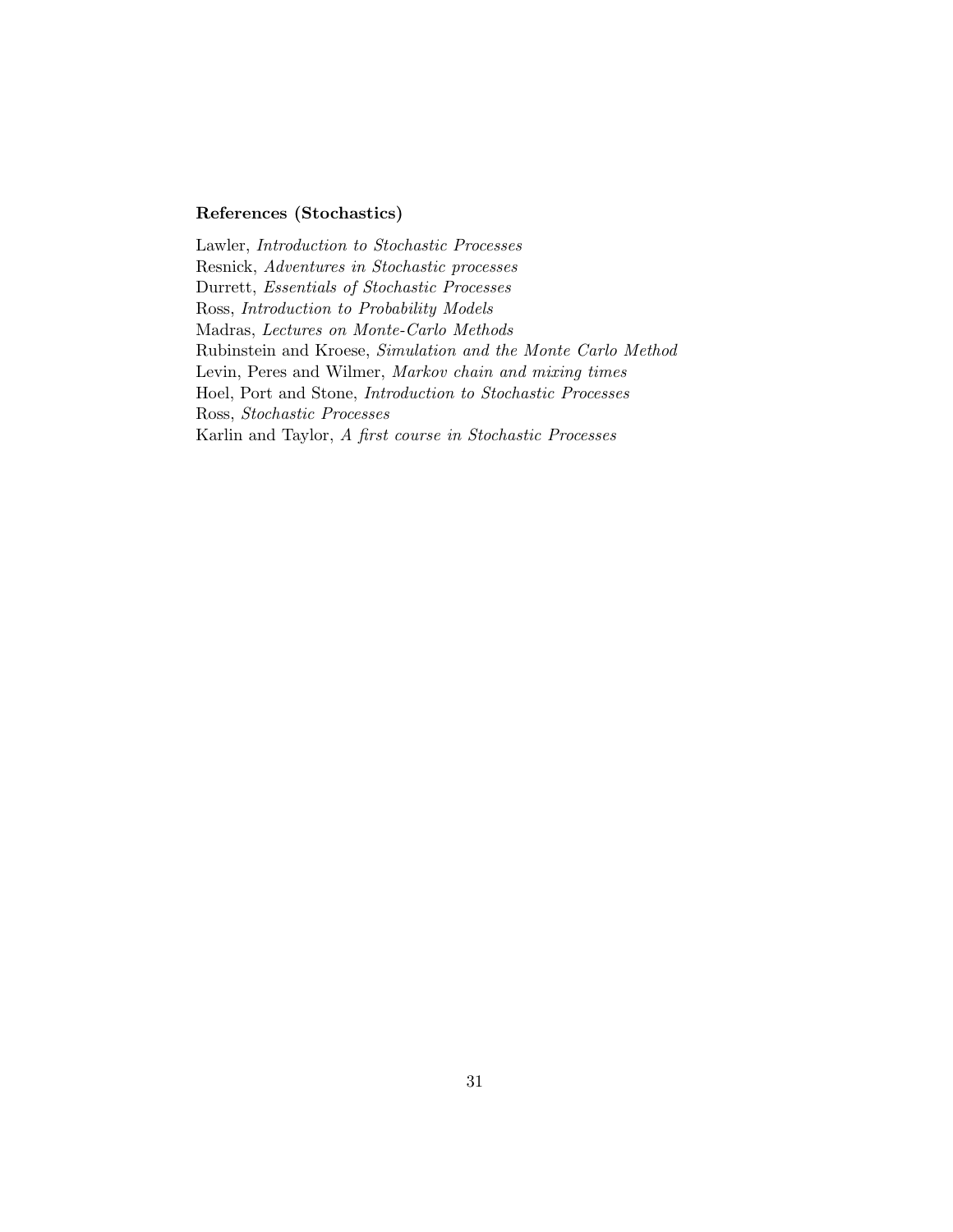# Topology

- Topology and continuity: bases, order topology, subspace topology, product topology (infinite and finite), box topology, closed sets, limit points, Hausdorff spaces, homeomorphisms, Pasting Lemma, metric spaces, uniform topology, Uniform Limit Theorem, quotient topology, open and closed maps.
- Compactness and connectedness: connectedness of R, Intermediate Value Theorem, connectedness for products, path-connectedness, components and path-components, Tube Lemma, finite intersection property, uniform continuity, Heine-Borel Theorem, Lebesgue Number Lemma, sequential compactness, limit point compactness, local compactness, compactifications.
- Complete metric spaces: Cauchy sequences, equicontinuity, Ascoli Theorem (for  $\mathbb{R}^n$ ), complete and totally bounded metric spaces.
- Definition and elementary properties of homotopy; homotopy equivalences; deformation retracts.
- The definition of  $\pi_1$ ; functoriality under mappings and invariance under homotopy. The relation between  $\pi_1$  at different base points. The fundamental group of a cartesian product.
- The path lifting/homotopy lifting lemmas, their proofs, and their use in proving that  $\pi_1(S^1) \cong \mathbf{Z}$ .
- The statement of the Seifert–van Kampen theorem, and its use in computing  $\pi_1$  of various spaces, such as compact surfaces.
- Covering spaces; path and homotopy lifting theorems; classification of connected covers via subgroups of the fundamental group.
- Cell complexes, ∆-complexes and simplicial complexes, the classification of compact surfaces.
- Singular, simplicial and cellular homology; degree of maps between spheres (and connected orientable manifolds), induced homomorphisms, homotopy invariance; reduced homology; relative homology; long exact sequences of a pair, a triple, and the Mayer-Vietoris sequence; excision; Homology with coefficients, the universal coefficients theorem; Euler characteristic.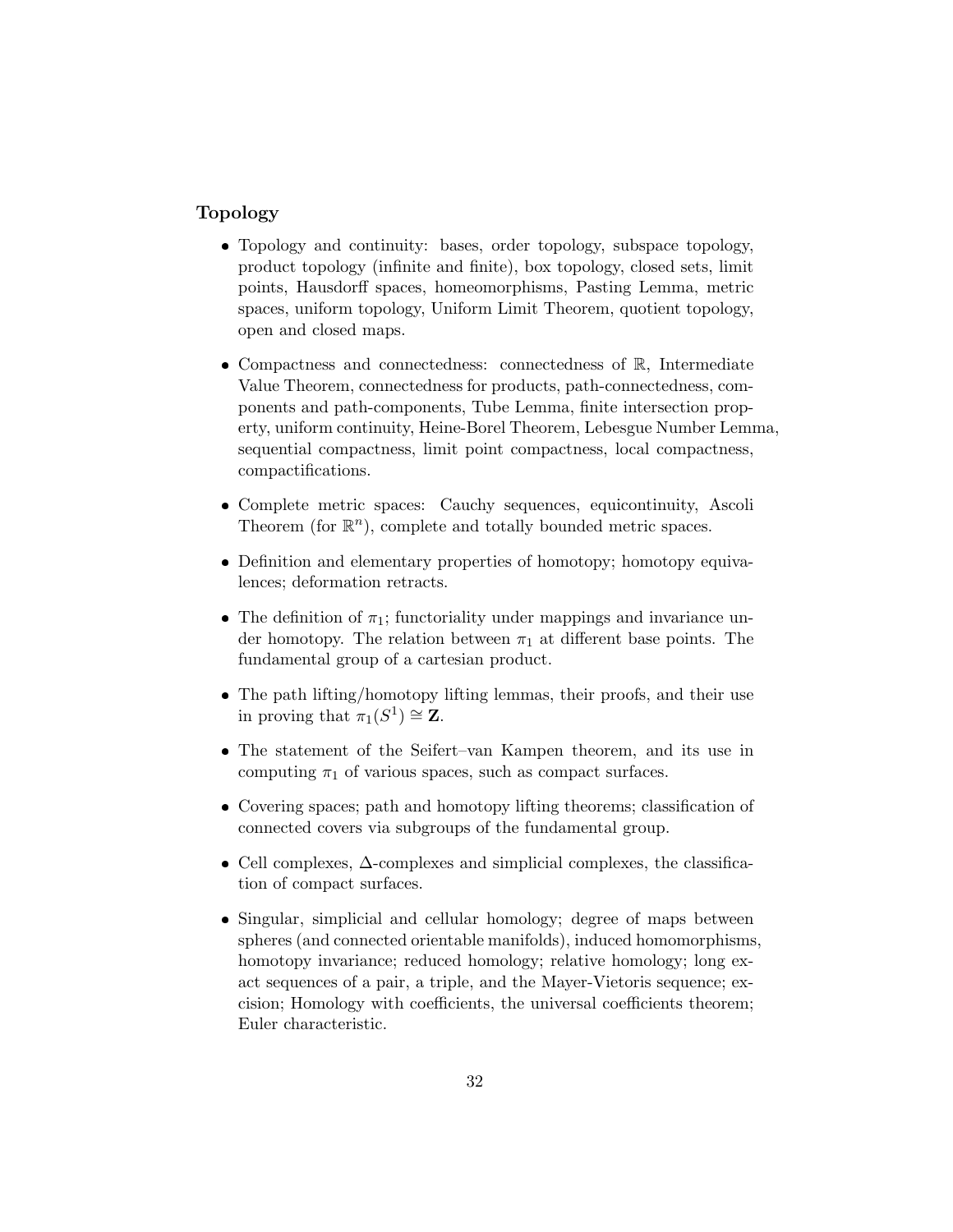• Simplicial, singular and cellular cohomology; the cup product; Künneth theorems; orientations, the cap product and Poincaré duality

# References

Munkres, Topology: A First Course, Sections 1-7, 12-29, 43, 45 Hatcher, Algebraic Topology, Chapters 0, 1, 2, 3.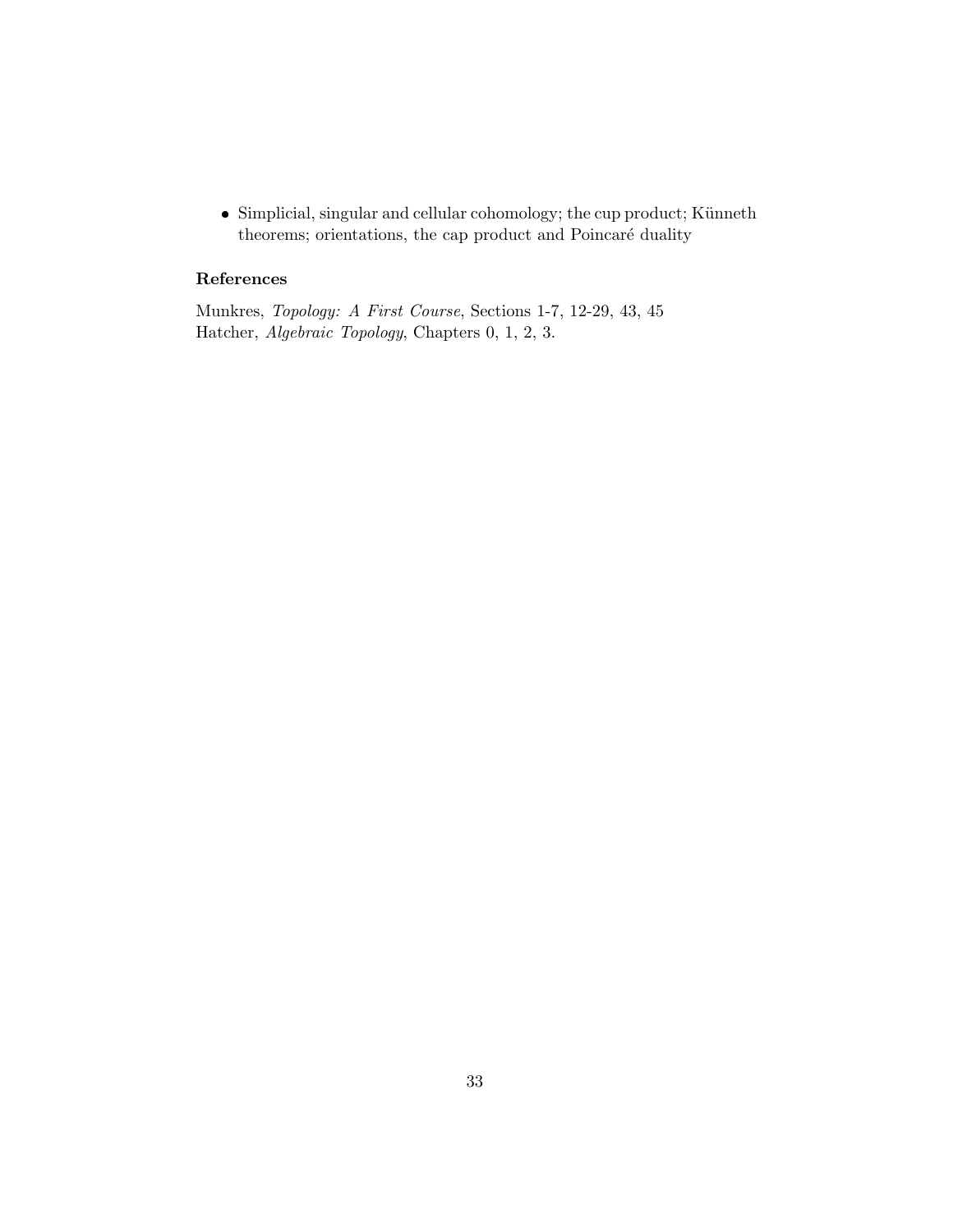# Advanced Statistics: Version I

This exam covers the theory and application of the linear model based mostly on the course content of Stat 607, 608 and 705. Topics include:

# References

References for basic Statistics and Probability exams

Ravishanker and Dey, A First Course in Linear Model Theory, Chapters 1,2,3, 5 and 6.

Graybill, Theory and Application of the Linear Model, Chapters 3 and 4. Seber and Lee, Linear Regression Analysis, 2nd Edition, Chapters 1 and 2.